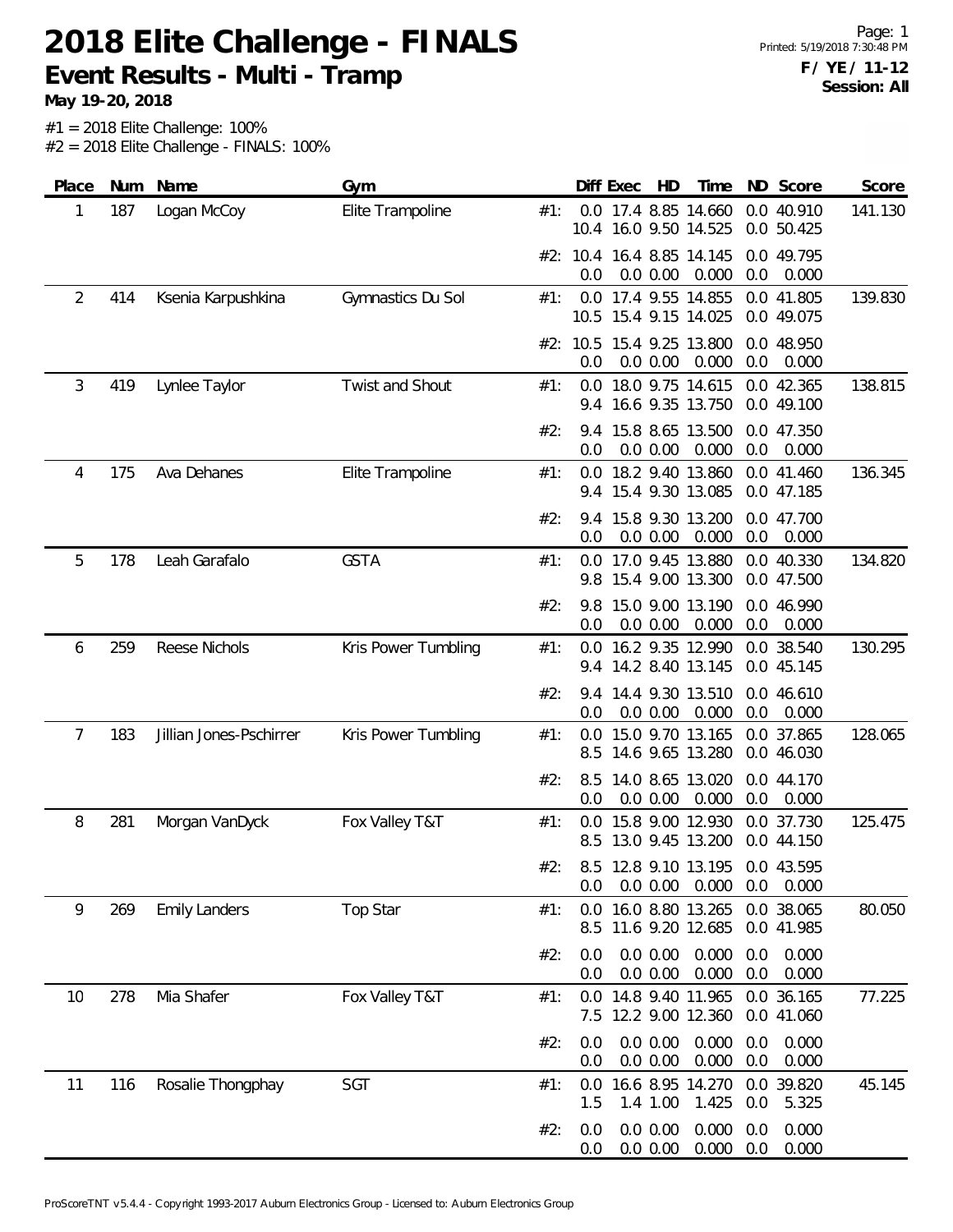**Event Results - Multi - Tramp**

**May 19-20, 2018**

| Place |     | Num Name         | Gvm                |     |                  | Diff Exec | HD.                        | Time                                                      |                      | ND Score       | Score  |
|-------|-----|------------------|--------------------|-----|------------------|-----------|----------------------------|-----------------------------------------------------------|----------------------|----------------|--------|
| 12    | 277 | Holly Richardson | Airborne Colorado  | #1: |                  |           |                            | 0.0 15.0 9.30 13.590 0.0 37.890<br>1.3 1.4 0.95 1.435 0.0 |                      | 5.085          | 42.975 |
|       |     |                  |                    | #2: | 0.O<br>0.0       |           | $0.0\,0.00$<br>$0.0\,0.00$ | 0.000<br>0.000                                            | $0.0^{\circ}$<br>0.0 | 0.000<br>0.000 |        |
| 13    | 268 | Rayleigh Huette  | K and L Tumbletown | #1: | 0.O<br>0.0       |           | $0.0\,0.00$<br>$0.0\,0.00$ | 0.000<br>0.000                                            | 0.0<br>0.0           | 0.000<br>0.000 | 0.000  |
|       |     |                  |                    | #2: | (1.0)<br>$0.0^-$ |           | $0.0\,0.00$<br>0.0, 0.00   | 0.000<br>0.000                                            | 0.0<br>0.0           | 0.000<br>0.000 |        |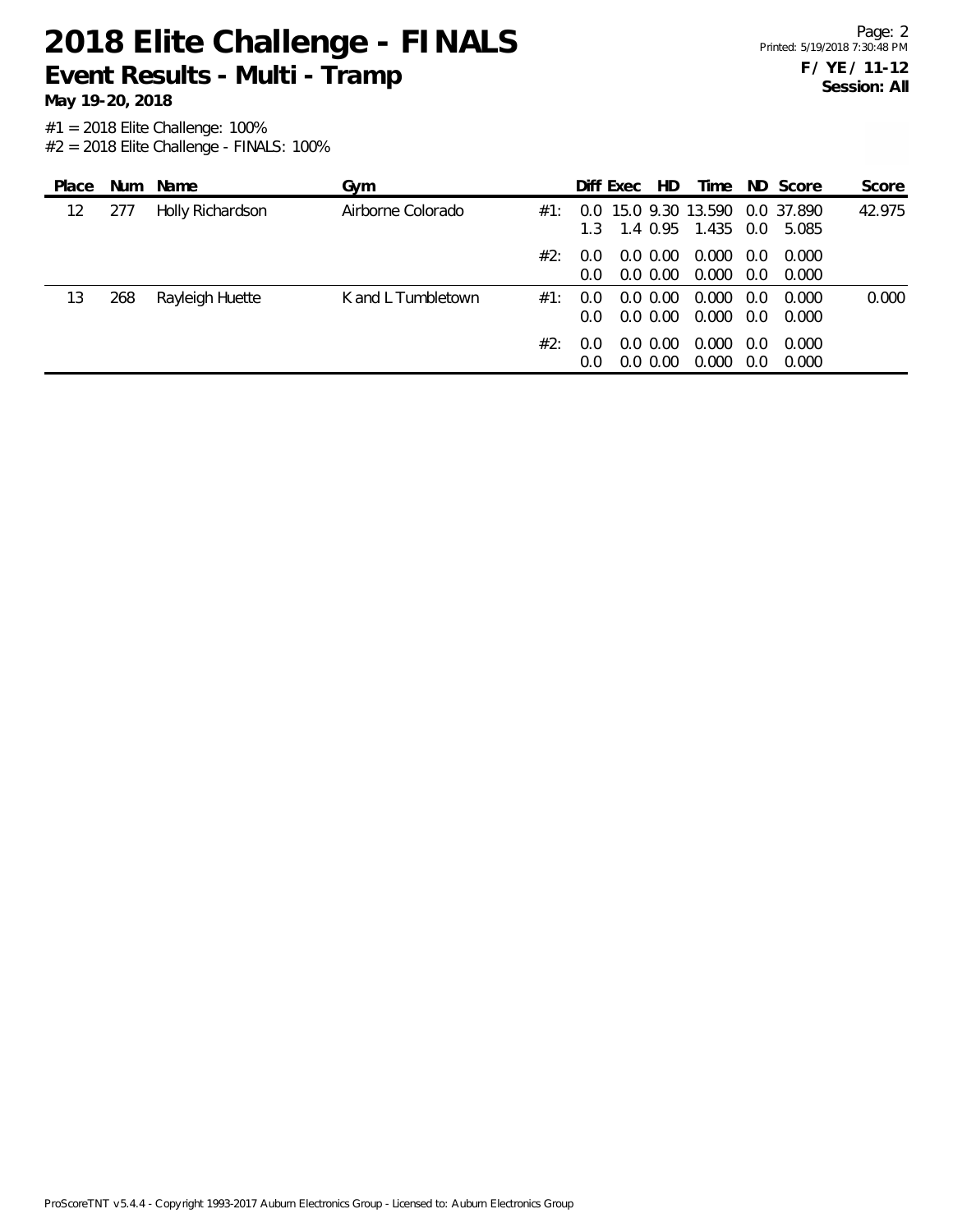### **2018 Elite Challenge Event Results - Multi - Tramp**

**May 18-20, 2018**

Page: 1 Printed: 5/20/2018 9:02:03 AM **M / YE / 11-12 Session: All**

| Place | Num | Name             | Gym                      |     | Diff Exec       |           | HD       | Time                                          |     | ND Score                 | Score   |
|-------|-----|------------------|--------------------------|-----|-----------------|-----------|----------|-----------------------------------------------|-----|--------------------------|---------|
| 1     | 420 | Matthew Tocci    | <b>GSTA</b>              | #1: |                 |           |          | 0.0 18.4 9.45 15.060<br>10.6 15.2 8.90 14.170 |     | 0.0 42.910<br>0.0 48.870 | 140.195 |
|       |     |                  |                          |     | 0.0             |           | 0.0 0.00 | #2: 10.6 15.2 8.55 14.065<br>0.000            | 0.0 | 0.0 48.415<br>0.000      |         |
| 2     | 270 | Van Larson       | Air Sports               | #1: |                 |           |          | 0.0 17.4 9.70 14.905<br>11.2 12.6 8.60 13.260 |     | 0.0 42.005<br>0.0 45.660 | 135.855 |
|       |     |                  |                          |     | 0.0             |           | 0.0 0.00 | #2: 10.6 14.8 9.35 13.440<br>0.000            | 0.0 | 0.0 48.190<br>0.000      |         |
| 3     | 186 | Reilly Lichtman  | <b>GSTA</b>              | #1: | 9.3             |           |          | 0.0 17.8 9.20 15.815<br>13.8 7.50 12.880      |     | 0.0 42.815<br>0.0 43.480 | 135.400 |
|       |     |                  |                          |     | #2: 10.6<br>0.0 |           | 0.0 0.00 | 15.2 8.85 14.455<br>0.000                     | 0.0 | 0.0 49.105<br>0.000      |         |
| 4     | 258 | Micah Miner      | Kris Power Tumbling      | #1: | 0.0<br>9.1      |           |          | 15.8 9.40 14.595<br>15.2 8.90 14.400          |     | 0.0 39.795<br>0.0 47.600 | 134.055 |
|       |     |                  |                          | #2: | 9.1<br>0.0      |           | 0.0 0.00 | 14.6 8.70 14.260<br>0.000                     | 0.0 | 0.0 46.660<br>0.000      |         |
| 5     | 289 | Xavier Harper    | <b>Premier Athletics</b> | #1: | 0.0<br>9.1      |           |          | 15.8 9.70 13.295<br>14.0 9.20 13.525          |     | 0.0 38.795<br>0.0 45.825 | 130.505 |
|       |     |                  |                          | #2: | 9.1<br>0.0      |           | 0.0 0.00 | 13.8 9.15 13.835<br>0.000                     | 0.0 | 0.0 45.885<br>0.000      |         |
| 6     | 190 | Cristian Orth    | Flip Force               | #1: | 0.0             |           |          | 15.6 9.65 12.905<br>8.5 13.8 9.70 12.730      |     | 0.0 38.155<br>0.0 44.730 | 128.755 |
|       |     |                  |                          | #2: | 8.5<br>0.0      |           | 0.0 0.00 | 14.8 9.55 13.020<br>0.000                     | 0.0 | 0.0 45.870<br>0.000      |         |
| 7     | 191 | Maxx Smithlin    | <b>SGA Ballard</b>       | #1: | 0.0<br>7.9      |           |          | 15.8 9.10 13.095<br>12.2 7.80 10.865          |     | 0.0 37.995<br>0.0 38.765 | 119.200 |
|       |     |                  |                          | #2: | 9.1<br>0.0      |           | 0.0 0.00 | 12.8 8.35 12.190<br>0.000                     | 0.0 | 0.0 42.440<br>0.000      |         |
| 8     | 355 | Samuel Mendelson | Gymnastics Du Sol        | #1: | 0.0<br>9.1      | 10.2 0.00 |          | 8.295<br>15.0 8.95 13.550                     |     | 0.0 18.495<br>0.0 46.600 | 111.075 |
|       |     |                  |                          | #2: | 9.1<br>0.0      |           | 0.0 0.00 | 15.0 8.75 13.130<br>0.000                     | 0.0 | 0.0 45.980<br>0.000      |         |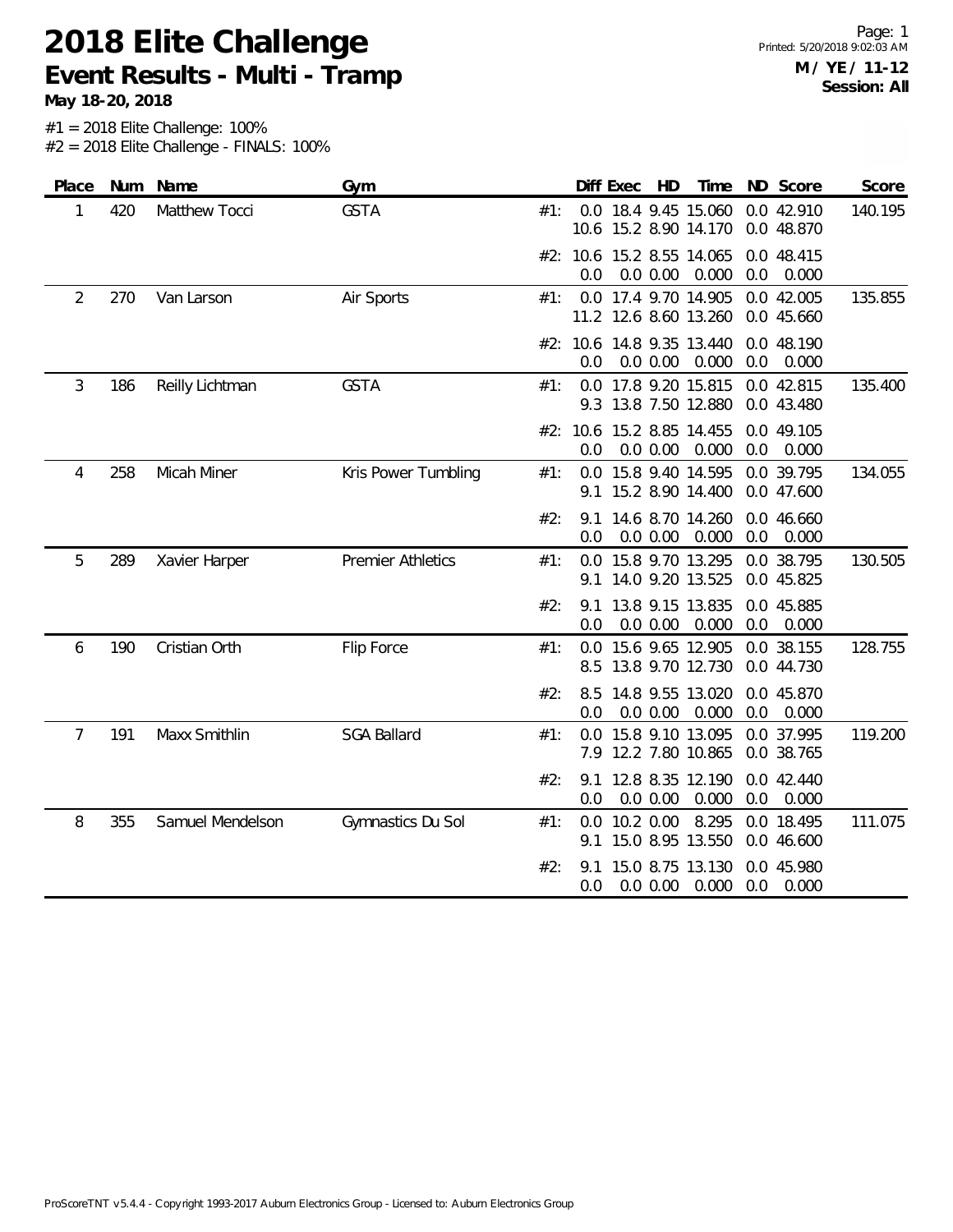**Event Results - Multi - Tramp**

| Place          | Num | Name             | Gym                      |     |            | Diff Exec | HD                   | Time                                          | ND         | Score                    | Score   |
|----------------|-----|------------------|--------------------------|-----|------------|-----------|----------------------|-----------------------------------------------|------------|--------------------------|---------|
| 1              | 412 | Ava Hernando     | Elite Trampoline         | #1: |            |           |                      | 0.0 18.6 9.55 15.630<br>10.4 15.0 9.10 14.020 |            | 0.0 43.780<br>0.0 48.520 | 142.280 |
|                |     |                  |                          |     | 0.0        |           | 0.0 0.00             | #2: 10.4 16.6 8.95 14.030<br>0.000            | 0.0        | 0.0 49.980<br>0.000      |         |
| $\overline{2}$ | 272 | Krista McNary    | Gymagic                  | #1: |            |           |                      | 0.0 16.0 9.15 16.375                          |            | 0.0 41.525               | 141.700 |
|                |     |                  |                          |     | 10.5       |           |                      | 14.8 9.35 15.740<br>#2: 10.7 14.0 9.10 15.985 |            | 0.0 50.390<br>0.0 49.785 |         |
|                |     |                  |                          |     | 0.0        |           | 0.0 0.00             | 0.000                                         | 0.0        | 0.000                    |         |
| 3              | 279 | Sophie Stone     | 3T1                      | #1: |            |           |                      | 0.0 17.6 9.15 15.005<br>10.6 14.8 8.85 14.330 |            | 0.0 41.755<br>0.0 48.580 | 140.375 |
|                |     |                  |                          |     | 0.0        |           | 0.0 0.00             | #2: 10.6 16.2 9.10 14.140<br>0.000            | 0.0        | 0.0 50.040<br>0.000      |         |
| 4              | 179 | Alexis Gustavson | Gymagic                  | #1: |            |           |                      | 0.0 16.0 8.60 15.470                          |            | 0.0 40.070               | 138.060 |
|                |     |                  |                          |     |            |           |                      | 10.5 14.2 8.55 14.860                         |            | 0.0 48.110               |         |
|                |     |                  |                          |     | 0.0        |           | 0.0 0.00             | #2: 10.5 15.2 9.25 14.930<br>0.000            | 0.0        | 0.0 49.880<br>0.000      |         |
| 5              | 181 | Aamirah Hayes    | <b>MTGA</b>              | #1: | 9.8        |           |                      | 0.0 16.4 8.90 14.735<br>15.4 9.35 13.780      |            | 0.0 40.035<br>0.0 48.330 | 134.405 |
|                |     |                  |                          | #2: | 9.8        |           |                      | 14.6 8.50 13.140                              |            | 0.0 46.040               |         |
|                |     |                  |                          |     | 0.0        |           | 0.0 0.00             | 0.000                                         | 0.0        | 0.000                    |         |
| 6              | 176 | Rachael DeSimone | <b>GSTA</b>              | #1: |            |           |                      | 0.0 17.0 9.65 15.270<br>9.4 13.4 8.25 12.965  |            | 0.0 41.920<br>0.0 44.015 | 133.325 |
|                |     |                  |                          | #2: | 9.5<br>0.0 |           |                      | 14.6 9.20 14.090                              | 0.0        | 0.0 47.390               |         |
| 7              | 274 | Sharlotta Mozes  | Air Sports               | #1: | 0.0        |           | 0.0 0.00             | 0.000<br>17.2 9.60 14.250                     |            | 0.000<br>0.0 41.050      | 132.980 |
|                |     |                  |                          |     |            |           |                      | 9.6 13.4 8.55 12.850                          |            | 0.0 44.400               |         |
|                |     |                  |                          | #2: | 8.9<br>0.0 |           | 0.0 0.00             | 16.0 9.20 13.430<br>0.000                     | 0.0        | 0.0 47.530<br>0.000      |         |
| 8              | 288 | Tori Fowler      | Trevinos                 | #1: | 0.0<br>9.1 |           |                      | 16.6 9.10 15.230<br>14.8 8.75 14.575          |            | 0.0 40.930<br>0.0 47.225 | 122.795 |
|                |     |                  |                          | #2: |            |           |                      | 6.7 11.2 6.00 10.740                          |            | 0.0 34.640               |         |
| 9              | 171 | Tanna Andersen   | Wasatch                  | #1: | 0.0<br>0.0 |           | 0.0 0.00             | 0.000<br>16.6 9.30 14.140                     | 0.0        | 0.000<br>0.0 40.040      | 84.625  |
|                |     |                  |                          |     |            |           |                      | 9.0 13.2 8.80 13.585                          |            | 0.0 44.585               |         |
|                |     |                  |                          | #2: | 0.0<br>0.0 |           | 0.0 0.00<br>0.0 0.00 | 0.000<br>0.000                                | 0.0<br>0.0 | 0.000<br>0.000           |         |
| 10             | 260 | Aliah Raga       | <b>Dulles Gymnastics</b> | #1: | 0.0        |           |                      | 15.0 9.30 14.150                              |            | 0.0 38.450               | 83.155  |
|                |     |                  |                          |     |            |           |                      | 8.2 14.0 8.85 13.655                          |            | 0.0 44.705               |         |
|                |     |                  |                          | #2: | 0.0<br>0.0 |           | 0.0 0.00<br>0.0 0.00 | 0.000<br>0.000                                | 0.0<br>0.0 | 0.000<br>0.000           |         |
| 11             | 416 | Juliana Perrette | <b>GSTA</b>              | #1: | 0.0<br>9.1 |           |                      | 15.6 8.80 13.335<br>12.0 8.50 13.140          |            | 0.0 37.735<br>0.0 42.740 | 80.475  |
|                |     |                  |                          | #2: | 0.0<br>0.0 |           | 0.0 0.00<br>0.0 0.00 | 0.000<br>0.000                                | 0.0<br>0.0 | 0.000<br>0.000           |         |
|                |     |                  |                          |     |            |           |                      |                                               |            |                          |         |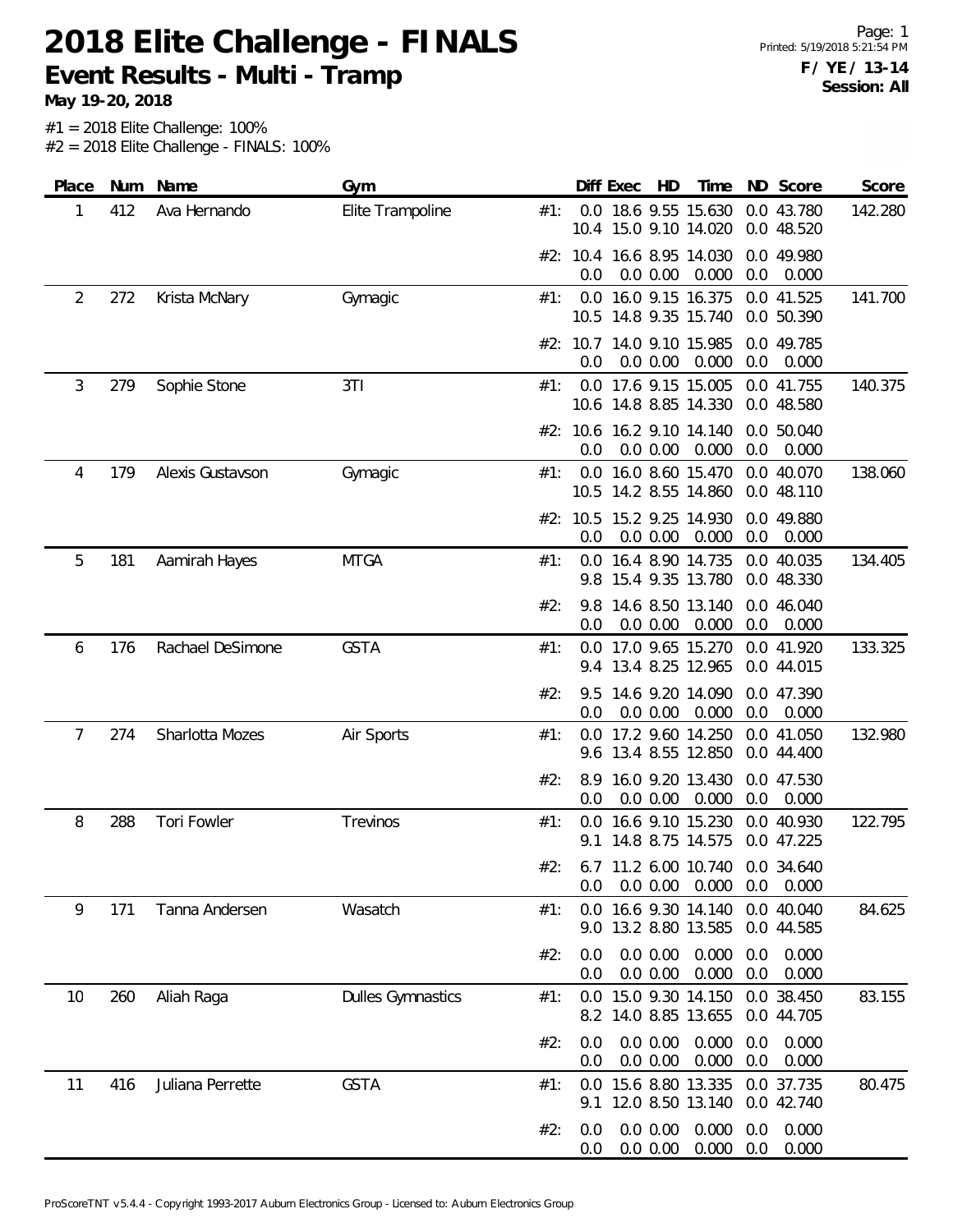**Event Results - Multi - Tramp**

**May 19-20, 2018**

| Place | Num | Name              | Gym                |     | Diff Exec<br>ND Score<br>HD<br>Time<br>Score                                                                |
|-------|-----|-------------------|--------------------|-----|-------------------------------------------------------------------------------------------------------------|
| 12    | 265 | Sahanna Doherty   | Fox Valley T&T     | #1: | 9.125<br>70.375<br>0.0 10.8 6.50<br>0.0 26.425<br>12.4 9.25<br>13.300<br>0.0 43.950<br>9.0                  |
|       |     |                   |                    | #2: | 0.0 0.00<br>0.000<br>0.000<br>0.0<br>0.0<br>0.0 0.00<br>0.000<br>0.0<br>0.000<br>0.0                        |
| 13    | 177 | Jessica Francis   | 3T1                | #1: | 18.2 9.45 15.445<br>0.0 43.095<br>60.825<br>$0.0^{\circ}$<br>5.0 3.25<br>5.380<br>4.1<br>0.0 17.730         |
|       |     |                   |                    | #2: | 0.000<br>0.0 0.00<br>0.000<br>0.0<br>0.0<br>0.0 0.00<br>0.000<br>0.0<br>0.000<br>0.0                        |
| 14    | 173 | Kailyn Brzozowski | Champions Westlake | #1: | $16.2$ 9.10<br>14.700<br>60.130<br>0.0 40.000<br>0.0<br>6.0 3.75<br>5.780<br>0.0 20.130<br>4.6              |
|       |     |                   |                    | #2: | 0.000<br>0.0<br>0.0 0.00<br>0.000<br>0.0<br>0.0 0.00<br>0.000<br>0.0<br>0.000<br>0.0                        |
| 15    | 182 | Ella Henshaw      | <b>MTGA</b>        | #1: | 16.6 9.20<br>13.555<br>0.0 39.355<br>53.445<br>0.0<br>4.2 2.60<br>3.890<br>0.0 14.090<br>3.4                |
|       |     |                   |                    | #2: | 0.000<br>0.0<br>0.0 0.00<br>0.0<br>0.000<br>0.000<br>0.0 0.00<br>0.0<br>0.000<br>0.0                        |
| 16    | 418 | Vivian Schanely   | <b>GSTA</b>        | #1: | 47.340<br>17.6 9.50<br>14.915<br>42.015<br>0.0<br>0.0<br>1.5<br>1.4 0.90<br>1.525<br>0.0<br>5.325           |
|       |     |                   |                    | #2: | 0.0<br>0.0 0.00<br>0.000<br>0.000<br>0.0<br>0.000<br>0.0 0.00<br>0.0<br>0.000<br>0.0                        |
| 17    | 192 | Brooke Warzecha   | Gymagic            | #1: | 13.8 7.50<br>12.760<br>34.060<br>34.060<br>0.0<br>$0.0^{\circ}$<br>0.000<br>0.0<br>0.0 0.00<br>0.0<br>0.000 |
|       |     |                   |                    | #2: | 0.0 0.00<br>0.000<br>0.000<br>0.0<br>0.0<br>0.000<br>0.0<br>0.000<br>0.0<br>0.0 0.00                        |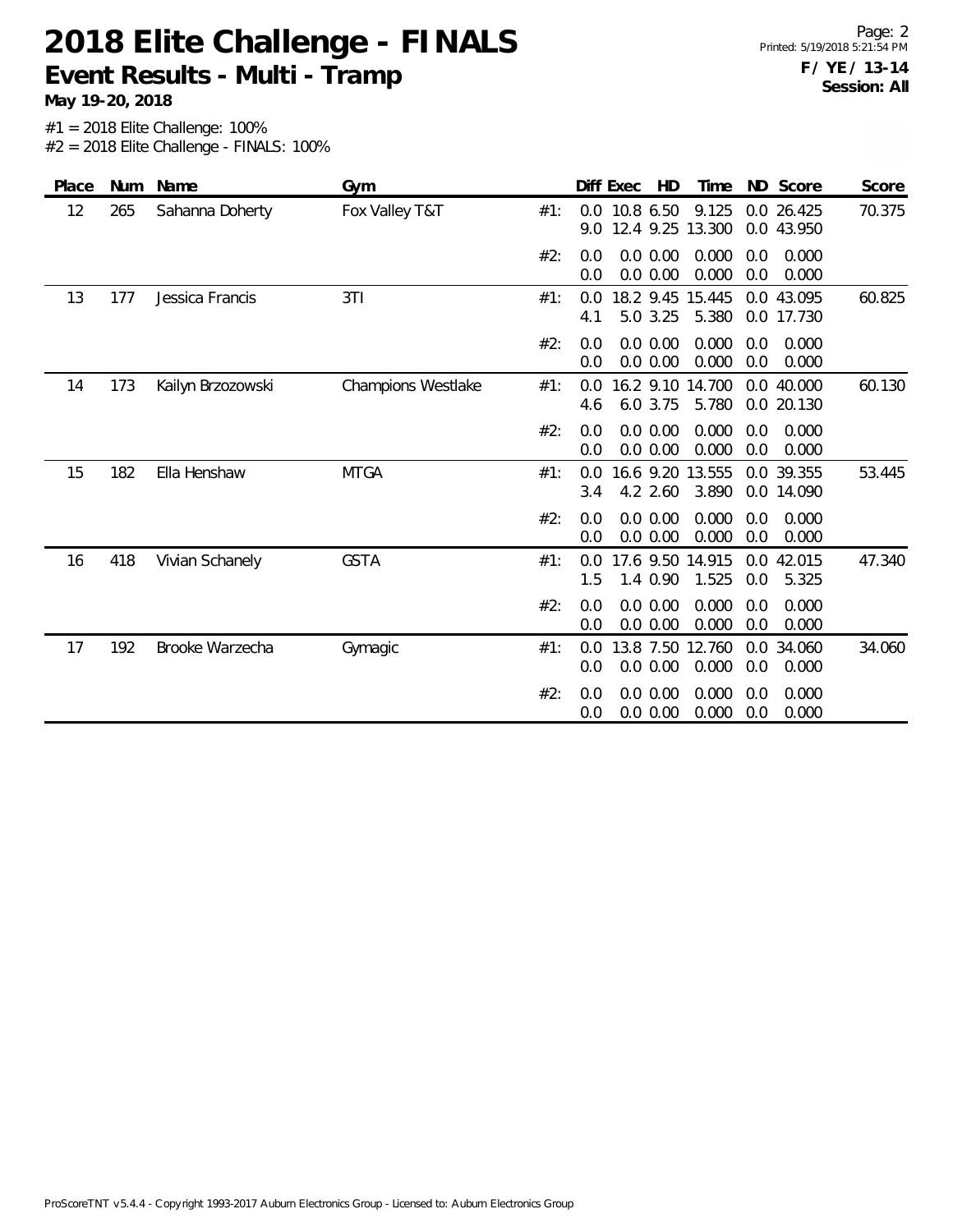**2018 Elite Challenge Event Results - Multi - Tramp**

**May 18-20, 2018**

| Place          | Num | Name                   | Gym                        |     |                 | Diff Exec | HD                   | Time                                          |            | ND Score                 | Score   |
|----------------|-----|------------------------|----------------------------|-----|-----------------|-----------|----------------------|-----------------------------------------------|------------|--------------------------|---------|
| 1              | 282 | Jace Williams          | <b>NVG</b>                 | #1: | 13.1            |           |                      | 0.0 17.2 9.60 15.645<br>15.6 9.40 14.255      |            | 0.0 42.445<br>0.0 52.355 | 145.910 |
|                |     |                        |                            |     | #2: 13.1<br>0.0 |           | 0.0 0.00             | 14.8 9.00 14.210<br>0.000                     | 0.0        | 0.0 51.110<br>0.000      |         |
| $\overline{2}$ | 266 | Garrett George         | <b>MTGA</b>                | #1: |                 |           |                      | 0.0 18.2 9.60 15.355<br>12.5 14.4 8.70 13.730 |            | 0.0 43.155<br>0.0 49.330 | 142.185 |
|                |     |                        |                            |     | #2: 12.5<br>0.0 |           | 0.0 0.00             | 14.6 8.85 13.750<br>0.000                     | 0.0        | 0.0 49.700<br>0.000      |         |
| 3              | 273 | Tomas Minc             | <b>Dynamite Gymnastics</b> | #1: | 0.0<br>11.1     |           |                      | 16.4 9.70 15.835<br>14.8 8.65 15.275          |            | 0.0 41.935<br>0.0 49.825 | 140.915 |
|                |     |                        |                            |     | #2: 11.1<br>0.0 |           | 0.0 0.00             | 14.4 8.45 15.205<br>0.000                     | 0.0        | 0.0 49.155<br>0.000      |         |
| 4              | 267 | <b>Braxton Higgins</b> | Skywalkers                 | #1: | 0.0             |           |                      | 17.6 8.95 15.105<br>10.1 15.4 8.45 14.270     |            | 0.0 41.655<br>0.0 48.220 | 139.215 |
|                |     |                        |                            |     | 0.0             |           | 0.0 0.00             | #2: 10.1 15.8 8.95 14.490<br>0.000            | 0.0        | 0.0 49.340<br>0.000      |         |
| 5              | 193 | Thomas Watson          | <b>MTGA</b>                | #1: |                 |           |                      | 0.0 16.2 9.30 14.270<br>10.5 14.8 9.00 13.990 |            | 0.0 39.770<br>0.0 48.290 | 135.550 |
|                |     |                        |                            |     | #2: 10.5<br>0.0 |           | 0.0 0.00             | 15.0 8.30 13.690<br>0.000                     | 0.0        | 0.0 47.490<br>0.000      |         |
| 6              | 184 | Andrew Lamb            | World Elite                | #1: | 0.0             |           |                      | 16.4 9.45 14.105<br>10.3 14.4 9.00 14.005     |            | 0.0 39.955<br>0.0 47.705 | 135.450 |
|                |     |                        |                            |     | 0.0             |           | 0.0 0.00             | #2: 10.3 14.8 8.60 14.090<br>0.000            | 0.0        | 0.0 47.790<br>0.000      |         |
| 7              | 271 | Ryan Maccagnan         | <b>Stars Gymnastics</b>    | #1: | 0.0<br>11.3     |           |                      | 15.6 9.05 15.625<br>13.6 8.75 15.080          |            | 0.0 40.275<br>0.0 48.730 | 128.720 |
|                |     |                        |                            | #2: | 8.9<br>0.0      |           | 0.0 0.00             | 11.8 6.80 12.215<br>0.000                     | 0.0        | 0.0 39.715<br>0.000      |         |
| 8              | 415 | <b>Tiki Mattingly</b>  | Vargas Academy             | #1: | 0.0             |           |                      | 16.6 9.20 14.155<br>10.6 12.8 8.55 14.255     |            | 4.0 43.955<br>0.6 46.805 | 95.825  |
|                |     |                        |                            | #2: | 1.5<br>0.0      |           | 0.0 0.00             | 1.4 0.70 1.465 0.0<br>0.000                   | 0.0        | 5.065<br>0.000           |         |
| 9              | 275 | Jayce Percival         | Gymnast Factory            | #1: | 0.0             |           |                      | 15.2 9.10 14.685<br>11.7 14.2 9.10 13.625     |            | 0.0 38.985<br>0.0 48.625 | 87.610  |
|                |     |                        |                            | #2: | 0.0<br>0.0      |           | 0.0 0.00<br>0.0 0.00 | 0.000<br>0.000                                | 0.0<br>0.0 | 0.000<br>0.000           |         |
| 10             | 417 | Josh Sar-Shalom        | Gymnastics Du Sol          | #1: | 9.1             |           |                      | 0.0 16.4 9.55 13.815<br>15.6 9.00 13.660      |            | 0.0 39.765<br>0.0 47.360 | 87.125  |
|                |     |                        |                            | #2: | 0.0<br>0.0      |           | 0.0 0.00<br>0.0 0.00 | 0.000<br>0.000                                | 0.0<br>0.0 | 0.000<br>0.000           |         |
| 11             | 180 | Zachary Halter         | <b>SGA Ballard</b>         | #1: | 0.0<br>9.8      |           |                      | 16.0 9.25 14.585<br>12.4 8.60 12.735          |            | 0.0 39.835<br>0.0 43.535 | 83.370  |
|                |     |                        |                            | #2: | 0.0<br>0.0      |           | 0.0 0.00<br>0.0 0.00 | 0.000<br>0.000                                | 0.0<br>0.0 | 0.000<br>0.000           |         |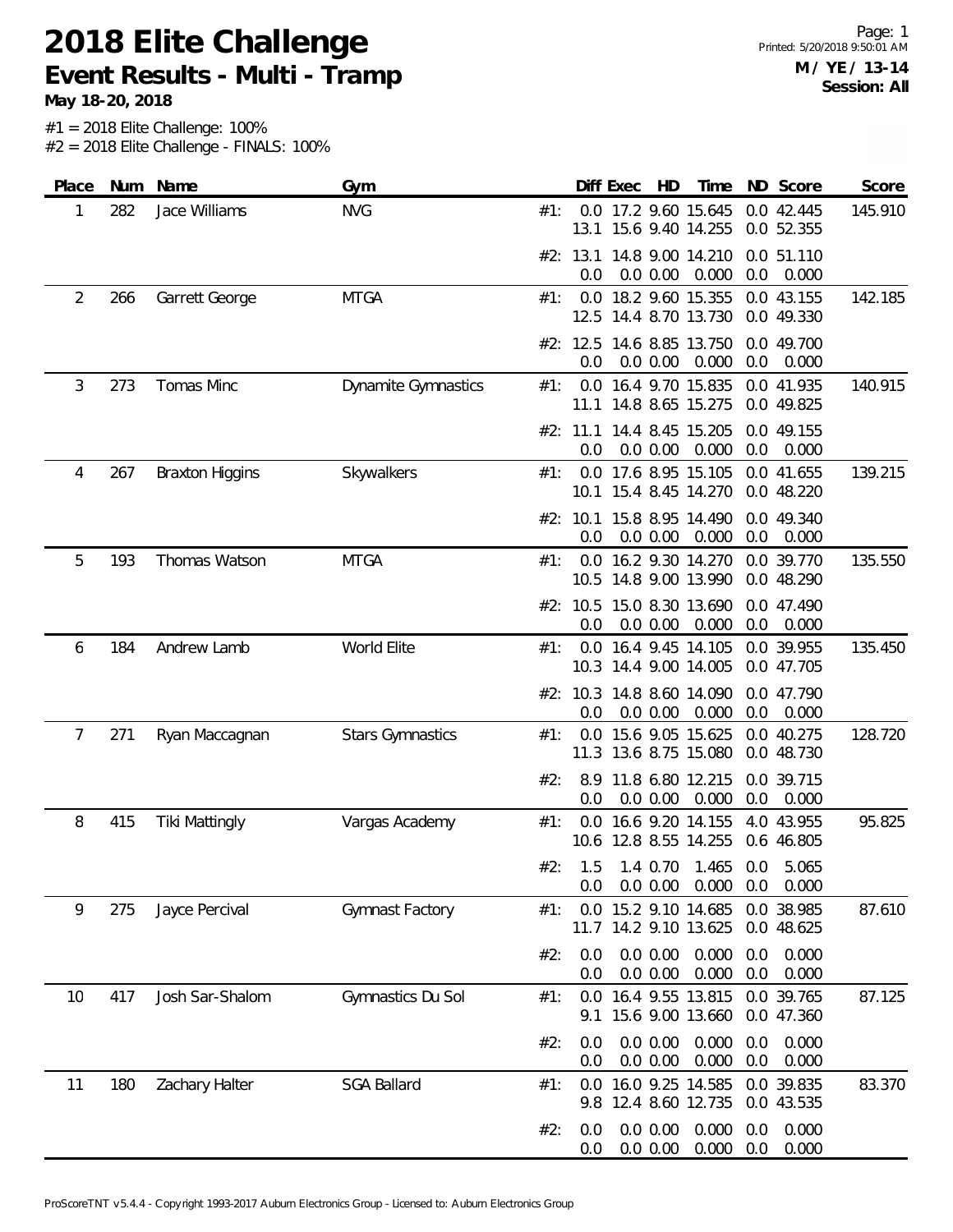#### **2018 Elite Challenge Event Results - Multi - Tramp**

**May 18-20, 2018**

| Place | Num | Name            | Gym                 |     |            | Diff Exec | HD                    | Time                      |            | ND Score                 | Score  |
|-------|-----|-----------------|---------------------|-----|------------|-----------|-----------------------|---------------------------|------------|--------------------------|--------|
| 12    | 276 | David Pritchard | Airborne Colorado   | #1: | 0.0<br>6.9 |           | 8.8 5.10              | 16.6 8.80 14.425<br>8.565 |            | 0.0 39.825<br>0.0 29.365 | 69.190 |
|       |     |                 |                     | #2: | 0.0<br>0.0 |           | 0.0 0.00<br>0.0 0.00  | 0.000<br>0.000            | 0.0<br>0.0 | 0.000<br>0.000           |        |
| 13    | 264 | Changa Anderson | <b>Silver Stars</b> | #1: | 0.0<br>6.5 |           | 7.6 4.30              | 16.6 9.20 16.545<br>7.870 |            | 0.0 42.345<br>0.0 26.270 | 68.615 |
|       |     |                 |                     | #2: | 0.0<br>0.0 |           | 0.0 0.00<br>0.0 0.00  | 0.000<br>0.000            | 0.0<br>0.0 | 0.000<br>0.000           |        |
| 14    | 185 | Jack Ledford    | <b>MJM Studios</b>  | #1: | 0.0<br>5.3 |           | 15.4 9.45<br>7.8 4.70 | 14.645<br>7.330           |            | 0.0 39.495<br>0.0 25.130 | 64.625 |
|       |     |                 |                     | #2: | 0.0<br>0.0 |           | 0.0 0.00<br>0.0 0.00  | 0.000<br>0.000            | 0.0<br>0.0 | 0.000<br>0.000           |        |
| 15    | 413 | Keenan Howell   | World Elite         | #1: | 0.0<br>3.6 |           | 4.6 2.90              | 16.4 9.15 17.515<br>5.310 |            | 0.0 43.065<br>0.0 16.410 | 59.475 |
|       |     |                 |                     | #2: | 0.0<br>0.0 |           | 0.0 0.00<br>0.0 0.00  | 0.000<br>0.000            | 0.0<br>0.0 | 0.000<br>0.000           |        |
| 16    | 172 | Carter Black    | <b>NVG</b>          | #1: | 0.0<br>3.4 |           | 16.6 9.50<br>4.6 2.60 | 15.510<br>4.370           |            | 0.0 41.610<br>0.0 14.970 | 56.580 |
|       |     |                 |                     | #2: | 0.0<br>0.0 |           | 0.0 0.00<br>0.0 0.00  | 0.000<br>0.000            | 0.0<br>0.0 | 0.000<br>0.000           |        |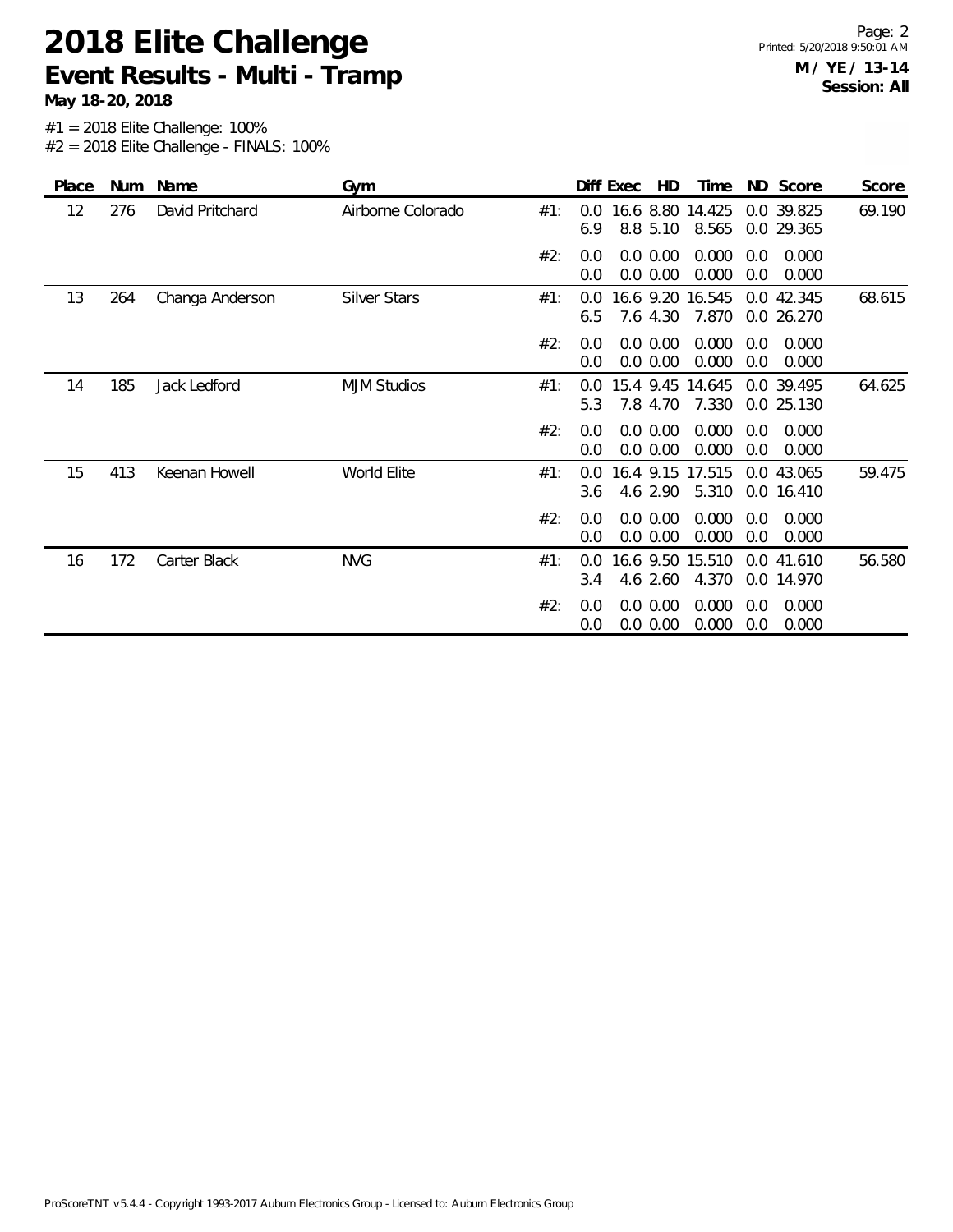**Event Results - Multi - Tramp**

| 0.0 16.8 8.95 14.055<br>0.0 39.805<br>132.745<br>138<br>Paulina Holmberg<br>Gypsy Flyers Eagan<br>#1:<br>1<br>8.5<br>15.0 8.60 13.680<br>0.0 45.780<br>9.2 15.2 8.90 13.860<br>#2:<br>0.0 47.160<br>0.000<br>0.0 0.00<br>0.0<br>0.000<br>0.0<br>$\overline{2}$<br>16.0 9.20 14.850<br>384<br>Tonia Helmboldt<br><b>Premier Athletics</b><br>0.0<br>0.0 40.050<br>130.965<br>#1:<br>10.2 14.8 8.80 14.205<br>0.0 48.005<br>13.0 7.95 12.960<br>0.0 42.910<br>#2:<br>9.0<br>0.0 0.00<br>0.000<br>0.0<br>0.0<br>0.000<br>3<br>Ariana Schein<br>Old Pueblo<br>16.6 9.50 14.300<br>0.0 40.400<br>130.875<br>170<br>#1:<br>0.0<br>15.4 9.35 14.070<br>0.0 47.520<br>8.7<br>14.2 8.55 14.105<br>0.0 42.955<br>#2:<br>6.1<br>0.0 0.00<br>0.0<br>0.000<br>0.0<br>0.000<br>0.0 18.2 9.50 15.865<br>128.745<br>389<br>Casey Primiano<br>Elite Trampoline<br>0.0 43.565<br>4<br>#1:<br>11.3 15.8 9.00 14.865<br>0.0 50.965<br>10.4 5.70 10.315<br>7.8<br>0.0 34.215<br>#2:<br>0.0<br>0.0 0.00<br>0.000<br>0.0<br>0.000<br>127.865<br>5<br>240<br>Phoenix Elite<br>0.0 14.2 8.80 14.165<br>Lacey Jenkins<br>#1:<br>0.0 37.165<br>9.7 13.6 9.00 14.130<br>0.0 46.430<br>12.4 8.65 13.820<br>#2:<br>0.0 44.270<br>9.4<br>0.0 0.00<br>0.000<br>0.0<br>0.000<br>0.0<br>127.785<br>385<br><b>MTGA</b><br>16.2 9.25 13.200<br>0.0 38.650<br>SyAnn Hughes<br>0.0<br>6<br>#1:<br>14.2 9.10 12.855<br>0.0 44.655<br>8.5<br>14.8 8.75 13.130<br>0.0 44.480<br>#2:<br>7.8<br>0.0 0.00<br>0.000<br>0.0<br>0.000<br>0.0<br>15.2 9.10 13.895<br>0.0 38.195<br>241<br>Kelly Keitel<br>Top Star<br>#1:<br>$0.0^{\circ}$<br>124.595<br>7<br>8.3 12.4 9.05 13.800<br>0.0 43.550<br>#2:<br>11.8 9.15 13.600<br>0.0 42.850<br>8.3<br>0.0<br>0.0 0.00<br>0.000<br>0.0<br>0.000<br>World Elite<br>0.0 16.0 9.25 15.545<br>115.580<br>8<br>392<br>#1:<br>0.0 40.795<br>Maya Yesharim<br>11.2 14.8 8.90 14.895<br>0.0 49.795<br>#2:<br>7.4 4.35<br>7.540<br>0.0 24.990<br>5.7<br>0.0 0.00<br>0.000<br>0.0<br>0.000<br>0.0<br>Gypsy Flyers Eagan<br>81.230<br>139<br>Alexandra Holmen<br>16.8 9.35 13.725<br>0.0 39.875<br>9<br>#1:<br>0.0<br>13.4 7.90 12.255<br>0.0 41.355<br>7.8<br>0.0 0.00<br>0.000<br>0.0<br>0.000<br>#2:<br>0.0<br>0.000<br>0.0 0.00<br>0.0<br>0.000<br>0.0<br>16.8 9.35 14.755<br>0.0 40.905<br>70.455<br>10<br>383<br>Rachel Godfrey<br>Premier Gymnastics<br>#1:<br>0.0<br>8.8 5.10<br>8.750<br>0.0 29.550<br>6.9<br>0.0 0.00<br>0.000<br>0.000<br>#2:<br>0.0<br>0.0<br>0.000<br>0.000<br>0.0<br>0.0 0.00<br>0.0<br><b>GSTA</b><br>15.8 9.00 15.310<br>0.0 40.110<br>387<br>Noelle Moser<br>#1:<br>58.560<br>11<br>0.0<br>5.2 3.30<br>5.850<br>0.0 18.450<br>4.1<br>0.0 0.00<br>#2:<br>0.0<br>0.000 | Place | Num | Name | Gym | Diff Exec | HD | Time  |     | ND Score | Score |
|-----------------------------------------------------------------------------------------------------------------------------------------------------------------------------------------------------------------------------------------------------------------------------------------------------------------------------------------------------------------------------------------------------------------------------------------------------------------------------------------------------------------------------------------------------------------------------------------------------------------------------------------------------------------------------------------------------------------------------------------------------------------------------------------------------------------------------------------------------------------------------------------------------------------------------------------------------------------------------------------------------------------------------------------------------------------------------------------------------------------------------------------------------------------------------------------------------------------------------------------------------------------------------------------------------------------------------------------------------------------------------------------------------------------------------------------------------------------------------------------------------------------------------------------------------------------------------------------------------------------------------------------------------------------------------------------------------------------------------------------------------------------------------------------------------------------------------------------------------------------------------------------------------------------------------------------------------------------------------------------------------------------------------------------------------------------------------------------------------------------------------------------------------------------------------------------------------------------------------------------------------------------------------------------------------------------------------------------------------------------------------------------------------------------------------------------------------------------------------------------------------------------------------------------------------------------------------------------------------------------------------------------------------------------------------------------|-------|-----|------|-----|-----------|----|-------|-----|----------|-------|
|                                                                                                                                                                                                                                                                                                                                                                                                                                                                                                                                                                                                                                                                                                                                                                                                                                                                                                                                                                                                                                                                                                                                                                                                                                                                                                                                                                                                                                                                                                                                                                                                                                                                                                                                                                                                                                                                                                                                                                                                                                                                                                                                                                                                                                                                                                                                                                                                                                                                                                                                                                                                                                                                                         |       |     |      |     |           |    |       |     |          |       |
|                                                                                                                                                                                                                                                                                                                                                                                                                                                                                                                                                                                                                                                                                                                                                                                                                                                                                                                                                                                                                                                                                                                                                                                                                                                                                                                                                                                                                                                                                                                                                                                                                                                                                                                                                                                                                                                                                                                                                                                                                                                                                                                                                                                                                                                                                                                                                                                                                                                                                                                                                                                                                                                                                         |       |     |      |     |           |    |       |     |          |       |
|                                                                                                                                                                                                                                                                                                                                                                                                                                                                                                                                                                                                                                                                                                                                                                                                                                                                                                                                                                                                                                                                                                                                                                                                                                                                                                                                                                                                                                                                                                                                                                                                                                                                                                                                                                                                                                                                                                                                                                                                                                                                                                                                                                                                                                                                                                                                                                                                                                                                                                                                                                                                                                                                                         |       |     |      |     |           |    |       |     |          |       |
|                                                                                                                                                                                                                                                                                                                                                                                                                                                                                                                                                                                                                                                                                                                                                                                                                                                                                                                                                                                                                                                                                                                                                                                                                                                                                                                                                                                                                                                                                                                                                                                                                                                                                                                                                                                                                                                                                                                                                                                                                                                                                                                                                                                                                                                                                                                                                                                                                                                                                                                                                                                                                                                                                         |       |     |      |     |           |    |       |     |          |       |
|                                                                                                                                                                                                                                                                                                                                                                                                                                                                                                                                                                                                                                                                                                                                                                                                                                                                                                                                                                                                                                                                                                                                                                                                                                                                                                                                                                                                                                                                                                                                                                                                                                                                                                                                                                                                                                                                                                                                                                                                                                                                                                                                                                                                                                                                                                                                                                                                                                                                                                                                                                                                                                                                                         |       |     |      |     |           |    |       |     |          |       |
|                                                                                                                                                                                                                                                                                                                                                                                                                                                                                                                                                                                                                                                                                                                                                                                                                                                                                                                                                                                                                                                                                                                                                                                                                                                                                                                                                                                                                                                                                                                                                                                                                                                                                                                                                                                                                                                                                                                                                                                                                                                                                                                                                                                                                                                                                                                                                                                                                                                                                                                                                                                                                                                                                         |       |     |      |     |           |    |       |     |          |       |
|                                                                                                                                                                                                                                                                                                                                                                                                                                                                                                                                                                                                                                                                                                                                                                                                                                                                                                                                                                                                                                                                                                                                                                                                                                                                                                                                                                                                                                                                                                                                                                                                                                                                                                                                                                                                                                                                                                                                                                                                                                                                                                                                                                                                                                                                                                                                                                                                                                                                                                                                                                                                                                                                                         |       |     |      |     |           |    |       |     |          |       |
|                                                                                                                                                                                                                                                                                                                                                                                                                                                                                                                                                                                                                                                                                                                                                                                                                                                                                                                                                                                                                                                                                                                                                                                                                                                                                                                                                                                                                                                                                                                                                                                                                                                                                                                                                                                                                                                                                                                                                                                                                                                                                                                                                                                                                                                                                                                                                                                                                                                                                                                                                                                                                                                                                         |       |     |      |     |           |    |       |     |          |       |
|                                                                                                                                                                                                                                                                                                                                                                                                                                                                                                                                                                                                                                                                                                                                                                                                                                                                                                                                                                                                                                                                                                                                                                                                                                                                                                                                                                                                                                                                                                                                                                                                                                                                                                                                                                                                                                                                                                                                                                                                                                                                                                                                                                                                                                                                                                                                                                                                                                                                                                                                                                                                                                                                                         |       |     |      |     |           |    |       |     |          |       |
|                                                                                                                                                                                                                                                                                                                                                                                                                                                                                                                                                                                                                                                                                                                                                                                                                                                                                                                                                                                                                                                                                                                                                                                                                                                                                                                                                                                                                                                                                                                                                                                                                                                                                                                                                                                                                                                                                                                                                                                                                                                                                                                                                                                                                                                                                                                                                                                                                                                                                                                                                                                                                                                                                         |       |     |      |     |           |    |       |     |          |       |
|                                                                                                                                                                                                                                                                                                                                                                                                                                                                                                                                                                                                                                                                                                                                                                                                                                                                                                                                                                                                                                                                                                                                                                                                                                                                                                                                                                                                                                                                                                                                                                                                                                                                                                                                                                                                                                                                                                                                                                                                                                                                                                                                                                                                                                                                                                                                                                                                                                                                                                                                                                                                                                                                                         |       |     |      |     |           |    |       |     |          |       |
|                                                                                                                                                                                                                                                                                                                                                                                                                                                                                                                                                                                                                                                                                                                                                                                                                                                                                                                                                                                                                                                                                                                                                                                                                                                                                                                                                                                                                                                                                                                                                                                                                                                                                                                                                                                                                                                                                                                                                                                                                                                                                                                                                                                                                                                                                                                                                                                                                                                                                                                                                                                                                                                                                         |       |     |      |     |           |    |       |     |          |       |
|                                                                                                                                                                                                                                                                                                                                                                                                                                                                                                                                                                                                                                                                                                                                                                                                                                                                                                                                                                                                                                                                                                                                                                                                                                                                                                                                                                                                                                                                                                                                                                                                                                                                                                                                                                                                                                                                                                                                                                                                                                                                                                                                                                                                                                                                                                                                                                                                                                                                                                                                                                                                                                                                                         |       |     |      |     |           |    |       |     |          |       |
|                                                                                                                                                                                                                                                                                                                                                                                                                                                                                                                                                                                                                                                                                                                                                                                                                                                                                                                                                                                                                                                                                                                                                                                                                                                                                                                                                                                                                                                                                                                                                                                                                                                                                                                                                                                                                                                                                                                                                                                                                                                                                                                                                                                                                                                                                                                                                                                                                                                                                                                                                                                                                                                                                         |       |     |      |     |           |    |       |     |          |       |
|                                                                                                                                                                                                                                                                                                                                                                                                                                                                                                                                                                                                                                                                                                                                                                                                                                                                                                                                                                                                                                                                                                                                                                                                                                                                                                                                                                                                                                                                                                                                                                                                                                                                                                                                                                                                                                                                                                                                                                                                                                                                                                                                                                                                                                                                                                                                                                                                                                                                                                                                                                                                                                                                                         |       |     |      |     |           |    |       |     |          |       |
|                                                                                                                                                                                                                                                                                                                                                                                                                                                                                                                                                                                                                                                                                                                                                                                                                                                                                                                                                                                                                                                                                                                                                                                                                                                                                                                                                                                                                                                                                                                                                                                                                                                                                                                                                                                                                                                                                                                                                                                                                                                                                                                                                                                                                                                                                                                                                                                                                                                                                                                                                                                                                                                                                         |       |     |      |     |           |    |       |     |          |       |
|                                                                                                                                                                                                                                                                                                                                                                                                                                                                                                                                                                                                                                                                                                                                                                                                                                                                                                                                                                                                                                                                                                                                                                                                                                                                                                                                                                                                                                                                                                                                                                                                                                                                                                                                                                                                                                                                                                                                                                                                                                                                                                                                                                                                                                                                                                                                                                                                                                                                                                                                                                                                                                                                                         |       |     |      |     |           |    |       |     |          |       |
|                                                                                                                                                                                                                                                                                                                                                                                                                                                                                                                                                                                                                                                                                                                                                                                                                                                                                                                                                                                                                                                                                                                                                                                                                                                                                                                                                                                                                                                                                                                                                                                                                                                                                                                                                                                                                                                                                                                                                                                                                                                                                                                                                                                                                                                                                                                                                                                                                                                                                                                                                                                                                                                                                         |       |     |      |     |           |    |       |     |          |       |
|                                                                                                                                                                                                                                                                                                                                                                                                                                                                                                                                                                                                                                                                                                                                                                                                                                                                                                                                                                                                                                                                                                                                                                                                                                                                                                                                                                                                                                                                                                                                                                                                                                                                                                                                                                                                                                                                                                                                                                                                                                                                                                                                                                                                                                                                                                                                                                                                                                                                                                                                                                                                                                                                                         |       |     |      |     |           |    |       |     |          |       |
|                                                                                                                                                                                                                                                                                                                                                                                                                                                                                                                                                                                                                                                                                                                                                                                                                                                                                                                                                                                                                                                                                                                                                                                                                                                                                                                                                                                                                                                                                                                                                                                                                                                                                                                                                                                                                                                                                                                                                                                                                                                                                                                                                                                                                                                                                                                                                                                                                                                                                                                                                                                                                                                                                         |       |     |      |     |           |    |       |     |          |       |
|                                                                                                                                                                                                                                                                                                                                                                                                                                                                                                                                                                                                                                                                                                                                                                                                                                                                                                                                                                                                                                                                                                                                                                                                                                                                                                                                                                                                                                                                                                                                                                                                                                                                                                                                                                                                                                                                                                                                                                                                                                                                                                                                                                                                                                                                                                                                                                                                                                                                                                                                                                                                                                                                                         |       |     |      |     |           |    |       |     |          |       |
| 0.0 0.00<br>0.000<br>0.0<br>0.000<br>0.0                                                                                                                                                                                                                                                                                                                                                                                                                                                                                                                                                                                                                                                                                                                                                                                                                                                                                                                                                                                                                                                                                                                                                                                                                                                                                                                                                                                                                                                                                                                                                                                                                                                                                                                                                                                                                                                                                                                                                                                                                                                                                                                                                                                                                                                                                                                                                                                                                                                                                                                                                                                                                                                |       |     |      |     |           |    | 0.000 | 0.0 |          |       |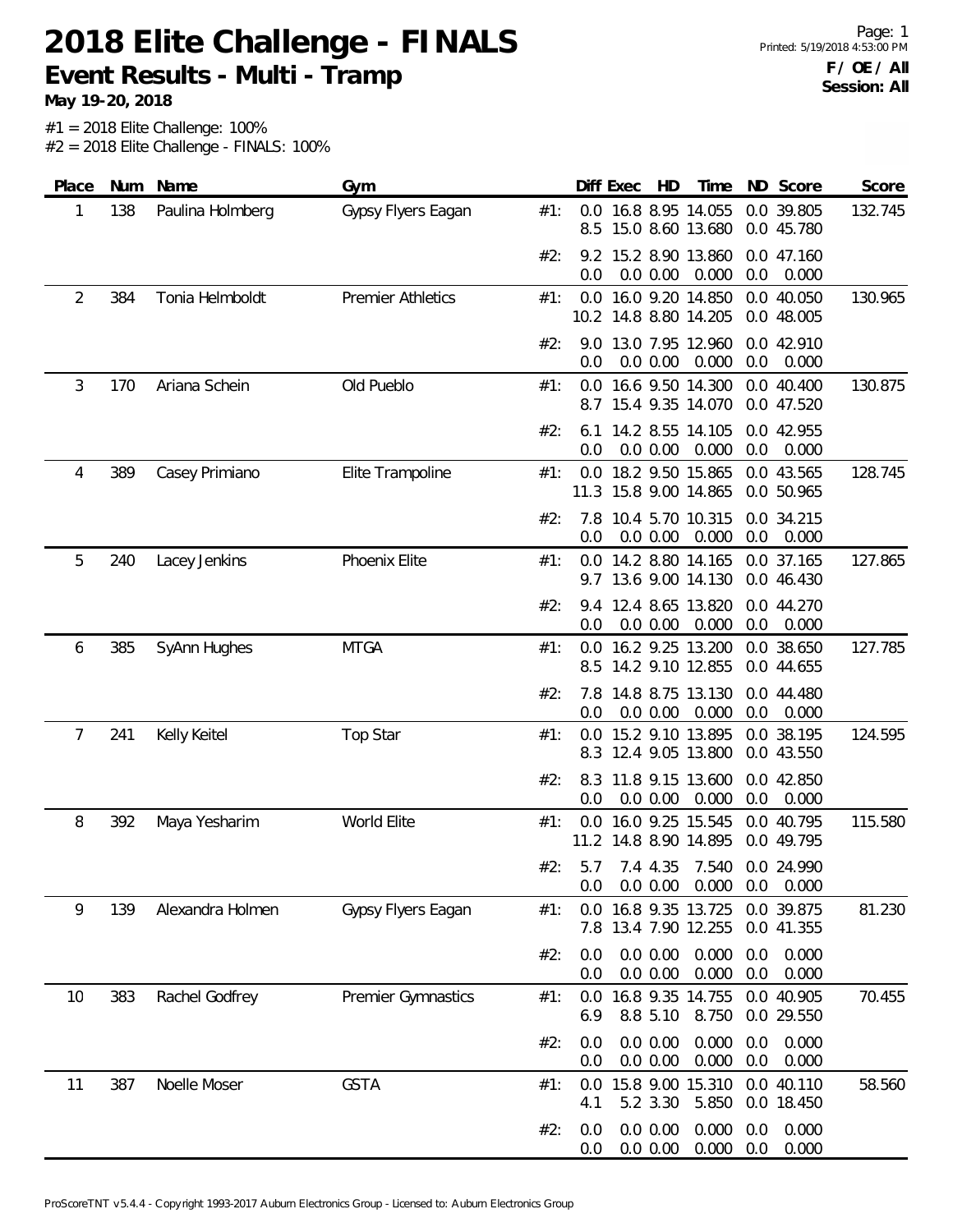**Event Results - Multi - Tramp**

| Place | Num | Name            | Gym                       |     |                 | Diff Exec<br>HD                               | Time               |            | ND Score                        | Score   |
|-------|-----|-----------------|---------------------------|-----|-----------------|-----------------------------------------------|--------------------|------------|---------------------------------|---------|
| 1     | 391 | Andrew Wise     | <b>T&amp;T Express</b>    | #1: |                 | 0.0 18.0 9.20 15.955<br>11.5 16.4 9.10 15.665 |                    |            | 0.0 43.155<br>0.0 52.665        | 147.190 |
|       |     |                 |                           |     | 0.0             | #2: 11.5 16.0 8.30 15.570<br>0.0 0.00         | 0.000              | 0.0        | 0.0 51.370<br>0.000             |         |
| 2     | 388 | Vincent Pedulla | <b>GSTA</b>               | #1: |                 | 0.0 16.2 9.40 16.230<br>12.3 14.8 8.65 15.745 |                    |            | 0.0 41.830<br>0.0 51.495        | 143.430 |
|       |     |                 |                           |     | #2: 12.3<br>0.0 | 13.4 8.65 15.755<br>0.0 0.00                  | 0.000              | 0.0        | 0.0 50.105<br>0.000             |         |
| 3     | 390 | Jack Warder     | SGT                       | #1: |                 | 0.0 16.2 9.45 15.160<br>10.5 12.2 9.20 14.795 |                    |            | 0.0 40.810<br>0.0 46.695        | 133.675 |
|       |     |                 |                           |     | 0.0             | #2: 10.5 12.2 8.70 14.770<br>0.0 0.00         | 0.000              | 0.0        | 0.0 46.170<br>0.000             |         |
| 4     | 287 | Michael Malvone | Elite Trampoline          | #1: |                 | 0.0 16.8 9.55 14.875<br>11.2 13.4 8.05 14.952 |                    |            | 0.0 41.225<br>0.0 47.602        | 127.522 |
|       |     |                 |                           | #2: | 0.0             | 8.6 11.6 6.55 12.345 -0.4 38.695<br>0.0 0.00  | 0.000              | 0.0        | 0.000                           |         |
| 5     | 382 | Samuel Choate   | <b>Stars Gymnastics</b>   | #1: |                 | 0.0 16.0 8.70 15.895<br>10.8 14.8 8.95 14.970 |                    |            | 0.0 40.595<br>0.0 49.520        | 95.605  |
|       |     |                 |                           | #2: | 1.3<br>0.0      | 1.6 0.95<br>0.0 0.00                          | 1.640<br>0.000     | 0.0<br>0.0 | 5.490<br>0.000                  |         |
| 6     | 242 | Drake McMullen  | <b>Amplify Gymnastics</b> | #1: | 0.0             | 12.6 7.00 13.125<br>13.3 13.8 8.75 15.620     |                    |            | 0.0 32.725<br>0.0 51.470        | 89.850  |
|       |     |                 |                           | #2: | 1.7<br>0.0      | 1.4 0.80<br>0.0 0.00                          | 1.755<br>0.000     | 0.0<br>0.0 | 5.655<br>0.000                  |         |
| 7     | 227 | Taro lovan      | Airborne Colorado         | #1: | 0.0<br>7.0      | 14.8 9.10 15.880                              | 9.4 5.70 10.605    |            | 0.0 39.780<br>0.0 32.705        | 72.485  |
|       |     |                 |                           | #2: | 0.0<br>0.0      | 0.0 0.00<br>0.0 0.00                          | 0.000<br>0.000     | 0.0<br>0.0 | 0.000<br>0.000                  |         |
| 8     | 228 | Dayton Loynd    | SGT                       | #1: | 0.0<br>3.5      | 15.8 8.75 16.035<br>4.2 2.50                  |                    |            | 0.0 40.585<br>4.665 -0.4 14.465 | 60.165  |
|       |     |                 |                           | #2: | 1.3<br>0.0      | 1.4 0.90<br>0.0 0.00                          | 1.515 0.0<br>0.000 | 0.0        | 5.115<br>0.000                  |         |
| 9     | 226 | Tenma Ide       | Airborne Colorado         | #1: | 0.0<br>3.4      | 15.2 8.60<br>5.0 2.75                         | 15.155<br>4.610    |            | 0.0 38.955<br>0.0 15.760        | 54.715  |
|       |     |                 |                           | #2: | 0.0<br>0.0      | 0.0 0.00<br>0.0 0.00                          | 0.000<br>0.000     | 0.0<br>0.0 | 0.000<br>0.000                  |         |
| 10    | 229 | Simon Smith     | <b>High Altitude</b>      | #1: | 0.0<br>0.0      | 0.0 0.00<br>0.0 0.00                          | 0.000<br>0.000     | 0.0<br>0.0 | 0.000<br>0.000                  | 0.000   |
|       |     |                 |                           | #2: | 0.0<br>0.0      | 0.0 0.00<br>0.0 0.00                          | 0.000<br>0.000     | 0.0<br>0.0 | 0.000<br>0.000                  |         |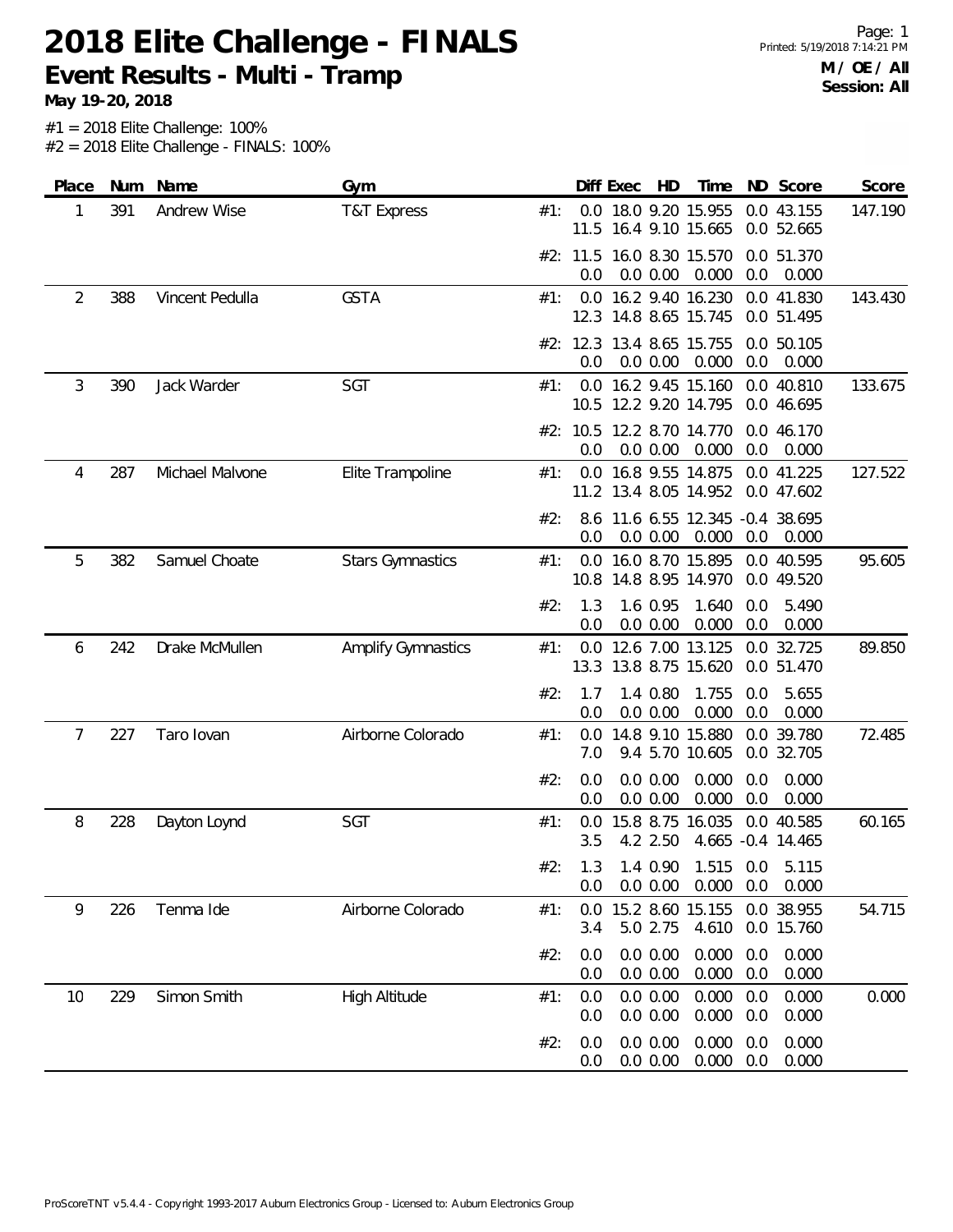**Event Results - Multi - Tramp**

| Place | Num | Name              | Gym              |     |                 | Diff Exec | HD                   | Time                                          | ND         | Score                    | Score   |
|-------|-----|-------------------|------------------|-----|-----------------|-----------|----------------------|-----------------------------------------------|------------|--------------------------|---------|
| 1     | 218 | Sydney Senter     | Hawaii           | #1: |                 |           |                      | 0.0 17.6 9.70 16.190<br>13.3 14.6 8.85 15.340 |            | 0.0 43.490<br>0.0 52.090 | 148.540 |
|       |     |                   |                  |     | 0.0             |           | 0.0 0.00             | #2: 13.3 15.2 8.90 15.560<br>0.000            | 0.0        | 0.0 52.960<br>0.000      |         |
| 2     | 214 | Kayttie Nakamura  | Hawaii           | #1: |                 |           |                      | 0.0 17.4 9.50 15.465                          |            | 0.0 42.365               | 147.750 |
|       |     |                   |                  |     | 13.8            |           |                      | 14.4 9.45 14.940                              |            | 0.0 52.590               |         |
|       |     |                   |                  |     | 0.0             |           | 0.0 0.00             | #2: 13.8 14.6 9.35 15.045<br>0.000            | 0.0        | 0.0 52.795<br>0.000      |         |
| 3     | 204 | Maia Amano        | Hawaii           | #1: | 0.0             |           |                      | 16.6 9.05 15.345                              |            | 0.0 40.995               | 145.900 |
|       |     |                   |                  |     |                 |           |                      | 13.1 15.4 9.20 14.825                         |            | 0.0 52.525               |         |
|       |     |                   |                  |     | #2: 13.1        |           |                      | 15.2 9.35 14.730                              |            | 0.0 52.380               |         |
| 4     | 297 | Miah Bruns        | Midwest Training | #1: | 0.0             |           | 0.0 0.00             | 0.000<br>0.0 17.4 9.25 16.490                 | 0.0        | 0.000<br>0.0 43.140      | 145.450 |
|       |     |                   |                  |     |                 |           |                      | 11.2 16.2 8.55 16.135                         |            | 0.0 52.085               |         |
|       |     |                   |                  |     |                 |           |                      | #2: 11.2 14.8 8.35 15.875                     |            | 0.0 50.225               |         |
|       |     |                   |                  |     | 0.0             |           | 0.0 0.00             | 0.000                                         | 0.0        | 0.000                    |         |
| 5     | 377 | Jenna Mazza       | Elite Trampoline | #1: |                 |           |                      | 0.0 16.8 9.40 15.815<br>11.9 14.8 9.40 14.875 |            | 0.0 42.015<br>0.0 50.975 | 142.495 |
|       |     |                   |                  |     | #2: 11.9        |           |                      | 14.4 8.70 14.505                              |            | 0.0 49.505               |         |
|       |     |                   |                  |     | 0.0             |           | 0.0 0.00             | 0.000                                         | 0.0        | 0.000                    |         |
| 6     | 372 | Mary Gallagher    | Elite Trampoline | #1: |                 |           |                      | 0.0 17.6 9.45 15.820                          |            | 0.0 42.870               | 141.255 |
|       |     |                   |                  |     |                 |           |                      | 10.0 15.2 8.70 14.865                         |            | 0.0 48.765               |         |
|       |     |                   |                  |     | #2: 10.0<br>0.0 |           | 0.0 0.00             | 15.6 8.90 15.120<br>0.000                     | 0.0        | 0.0 49.620<br>0.000      |         |
| 7     | 162 | Ellie Clater      | World Elite      | #1: | 0.0             |           |                      | 17.0 9.20 14.800                              |            | 0.0 41.000               | 120.800 |
|       |     |                   |                  |     |                 |           |                      | 10.4 15.4 9.05 14.340                         |            | 0.0 49.190               |         |
|       |     |                   |                  | #2: | 6.9             |           | 9.4 5.35             | 8.960                                         |            | 0.0 30.610               |         |
| 8     | 378 | Lauryn Screen     | Elite Trampoline | #1: | 0.0<br>0.0      |           | 0.0 0.00             | 0.000<br>17.6 9.70 15.950                     | 0.0        | 0.000<br>0.0 43.250      | 98.385  |
|       |     |                   |                  |     | 11.0            |           |                      | 14.8 8.85 14.905                              |            | 0.0 49.555               |         |
|       |     |                   |                  | #2: | 1.5             |           | 1.6 0.90             | 1.580                                         | 0.0        | 5.580                    |         |
|       |     |                   |                  |     | 0.0             |           | 0.0 0.00             | 0.000                                         | 0.0        | 0.000                    |         |
| 9     | 210 | Anna Cate Goodson | <b>MTGA</b>      | #1: | 0.0             |           |                      | 16.4 9.55 15.320<br>10.0 14.8 8.75 14.200     |            | 0.0 41.270<br>0.0 47.750 | 89.020  |
|       |     |                   |                  | #2: | 0.0             |           | 0.0 0.00             | 0.000                                         | 0.0        | 0.000                    |         |
|       |     |                   |                  |     | 0.0             |           | 0.0 0.00             | 0.000                                         | 0.0        | 0.000                    |         |
| 10    | 370 | Kyla Argue        | World Elite      | #1: | 0.0             |           |                      | 17.6 9.05 14.825                              |            | 0.0 41.475               | 88.080  |
|       |     |                   |                  |     |                 |           |                      | 10.4 13.8 8.60 13.805                         |            | 0.0 46.605               |         |
|       |     |                   |                  | #2: | 0.0<br>0.0      |           | 0.0 0.00<br>0.0 0.00 | 0.000<br>0.000                                | 0.0<br>0.0 | 0.000<br>0.000           |         |
| 11    | 219 | Allie Singer      | World Elite      | #1: | 0.0             |           |                      | 16.4 9.45 14.600                              |            | 0.0 40.450               | 88.065  |
|       |     |                   |                  |     |                 |           |                      | 10.4 14.4 8.95 13.865                         |            | 0.0 47.615               |         |
|       |     |                   |                  | #2: | 0.0             |           | 0.0 0.00             | 0.000                                         | 0.0        | 0.000                    |         |
|       |     |                   |                  |     | 0.0             |           | 0.0 0.00             | 0.000                                         | 0.0        | 0.000                    |         |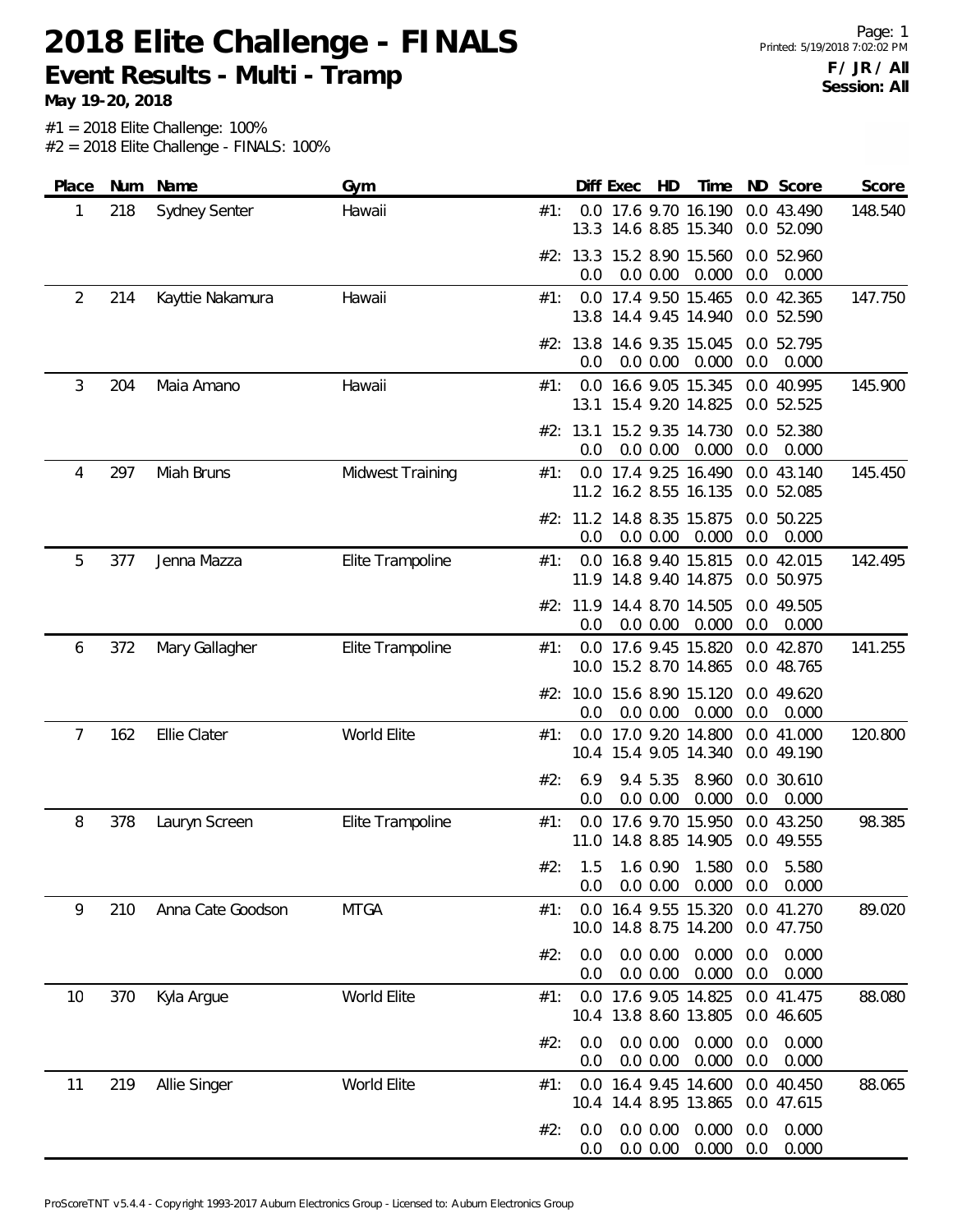**Event Results - Multi - Tramp**

| Place | Num | Name              | Gym                        |     |            | Diff Exec | HD                    | Time                                     | ND         | Score                    | Score  |
|-------|-----|-------------------|----------------------------|-----|------------|-----------|-----------------------|------------------------------------------|------------|--------------------------|--------|
| 12    | 212 | Andi Holmes       | <b>NVG</b>                 | #1: | 10.3       |           |                       | 0.0 16.0 9.60 13.980<br>15.2 9.00 13.860 |            | 0.0 39.580<br>0.0 48.360 | 87.940 |
|       |     |                   |                            | #2: | 0.0<br>0.0 |           | 0.0 0.00<br>0.0 0.00  | 0.000<br>0.000                           | 0.0<br>0.0 | 0.000<br>0.000           |        |
| 13    | 165 | McKenzie Petrich  | <b>Ultimate Air</b>        | #1: | 0.0        |           |                       | 15.8 9.60 14.476                         |            | 0.0 39.876               | 86.736 |
|       |     |                   |                            |     | 9.5        |           |                       | 13.8 9.30 14.260                         | 0.0        | 46.860                   |        |
|       |     |                   |                            | #2: | 0.0<br>0.0 |           | 0.0 0.00<br>0.0 0.00  | 0.000<br>0.000                           | 0.0<br>0.0 | 0.000<br>0.000           |        |
| 14    | 167 | Kimberly Tipton   | Gymagic                    | #1: | 0.0<br>8.5 |           |                       | 17.0 9.80 15.750<br>11.8 7.20 11.900     |            | 0.0 42.550<br>0.0 39.400 | 81.950 |
|       |     |                   |                            | #2: | 0.0<br>0.0 |           | 0.0 0.00<br>0.0 0.00  | 0.000<br>0.000                           | 0.0<br>0.0 | 0.000<br>0.000           |        |
| 15    | 168 | Tarynn Van Natta  | <b>Integrity Athletics</b> | #1: | 0.0        |           |                       | 15.8 9.15 15.360                         |            | 0.0 40.310               | 77.820 |
|       |     |                   |                            |     | 8.5        |           |                       | 10.6 6.55 11.860                         |            | 0.0 37.510               |        |
|       |     |                   |                            | #2: | 0.0<br>0.0 |           | 0.0 0.00<br>0.0 0.00  | 0.000<br>0.000                           | 0.0<br>0.0 | 0.000<br>0.000           |        |
| 16    | 376 | Ella Manfre       | <b>GSTA</b>                | #1: | 0.0        |           |                       | 17.4 9.10 14.960                         |            | 0.0 41.460               | 69.530 |
|       |     |                   |                            |     | 6.7        |           | 8.0 5.20              | 8.170                                    |            | 0.0 28.070               |        |
|       |     |                   |                            | #2: | 0.0<br>0.0 |           | 0.0 0.00<br>0.0 0.00  | 0.000<br>0.000                           | 0.0<br>0.0 | 0.000<br>0.000           |        |
| 17    | 163 | Erin Dirr         | <b>MJM Studios</b>         | #1: | 0.0        |           |                       | 17.6 9.15 15.735                         |            | 0.0 42.485               | 63.015 |
|       |     |                   |                            |     | 4.6        |           | 6.43.45               | 6.080                                    |            | 0.0 20.530               |        |
|       |     |                   |                            | #2: | 0.0<br>0.0 |           | 0.0 0.00<br>0.0 0.00  | 0.000<br>0.000                           | 0.0<br>0.0 | 0.000<br>0.000           |        |
| 18    | 379 | Abigail Unger     | <b>Wcc</b>                 | #1: | 0.0<br>4.4 | 15.0 9.40 | 5.6 3.25              | 14.750<br>5.395                          |            | 0.0 39.150<br>0.0 18.645 | 57.795 |
|       |     |                   |                            | #2: | 0.0<br>0.0 |           | 0.0 0.00<br>0.0 0.00  | 0.000<br>0.000                           | 0.0<br>0.0 | 0.000<br>0.000           |        |
| 19    | 374 | Ellen Heinen      | <b>T&amp;T Express</b>     | #1: | 0.0<br>2.7 |           | 3.2 1.80              | 18.2 9.45 15.985<br>3.260                |            | 0.0 43.635<br>0.0 10.960 | 54.595 |
|       |     |                   |                            | #2: | 0.0<br>0.0 |           | 0.0 0.00<br>0.0 0.00  | 0.000<br>0.000                           | 0.0<br>0.0 | 0.000<br>0.000           |        |
| 20    | 164 | Nikita Oberoi     | <b>Dulles Gymnastics</b>   | #1: | 0.0<br>1.5 |           | 14.8 9.05<br>1.4 0.90 | 14.425<br>1.495                          | 0.0<br>0.0 | 38.275<br>5.295          | 43.570 |
|       |     |                   |                            | #2: | 0.0<br>0.0 |           | 0.0 0.00<br>0.0 0.00  | 0.000<br>0.000                           | 0.0<br>0.0 | 0.000<br>0.000           |        |
| 21T   | 209 | Isabela Garza     | Gymagic                    | #1: | 0.0<br>0.0 |           | 0.0 0.00<br>0.0 0.00  | 0.000<br>0.000                           | 0.0<br>0.0 | 0.000<br>0.000           | 0.000  |
|       |     |                   |                            | #2: | 0.0<br>0.0 |           | 0.0 0.00<br>0.0 0.00  | 0.000<br>0.000                           | 0.0<br>0.0 | 0.000<br>0.000           |        |
| 22T   | 375 | TaraJan Helmboldt | <b>Premier Athletics</b>   | #1: | 0.0<br>0.0 |           | 0.0 0.00<br>0.0 0.00  | 0.000<br>0.000                           | 0.0<br>0.0 | 0.000<br>0.000           | 0.000  |
|       |     |                   |                            | #2: | 0.0<br>0.0 |           | 0.0 0.00<br>0.0 0.00  | 0.000<br>0.000                           | 0.0<br>0.0 | 0.000<br>0.000           |        |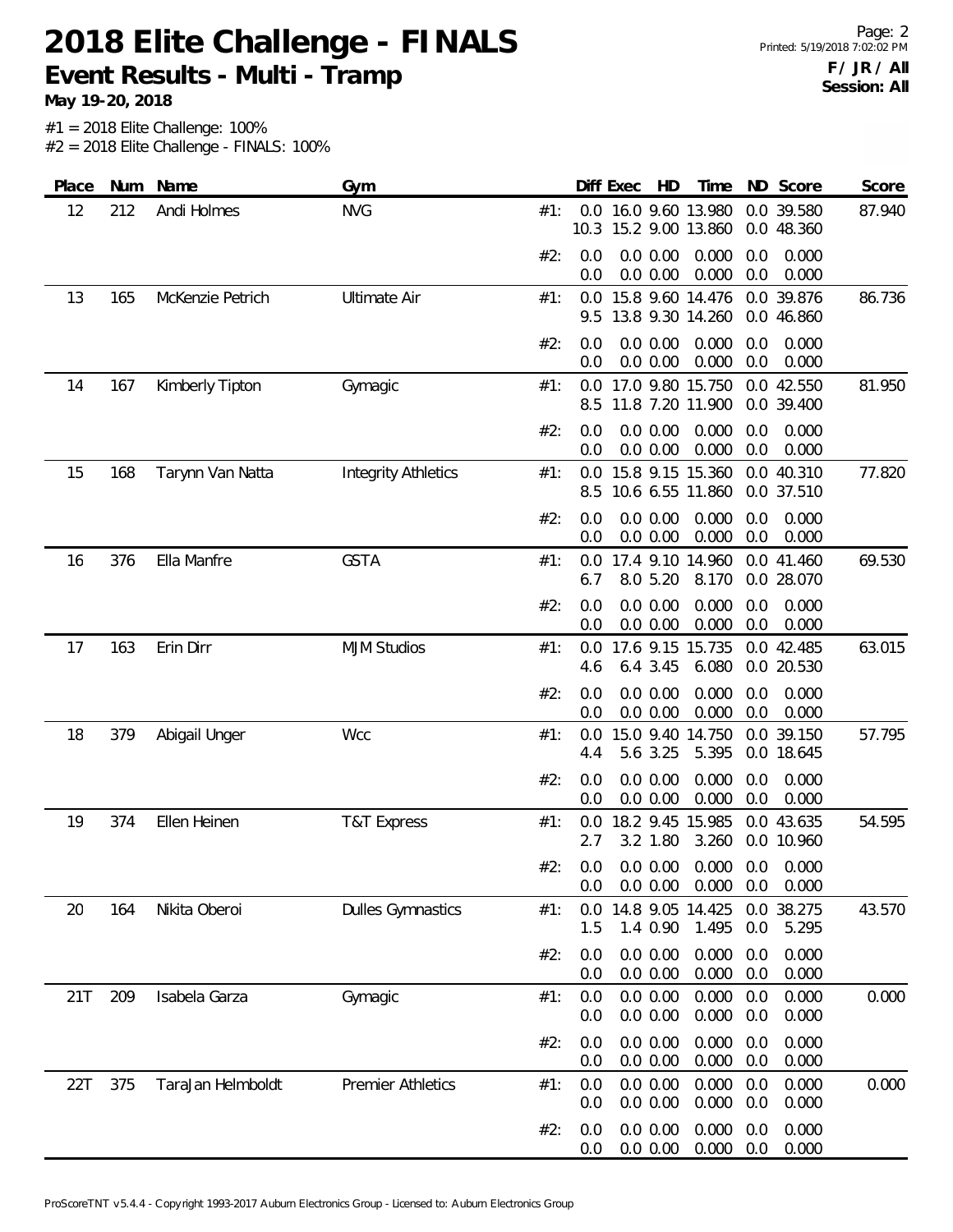**Event Results - Multi - Tramp**

| Place | Num | Name               | Gym                    |     | Diff Exec       | HD                                        | Time                                          | ND Score                     | Score   |
|-------|-----|--------------------|------------------------|-----|-----------------|-------------------------------------------|-----------------------------------------------|------------------------------|---------|
| 1     | 373 | Logan Gilbert      | 3T1                    | #1: |                 |                                           | 0.0 18.0 9.25 18.030<br>13.5 15.4 9.15 16.250 | 0.0 45.280<br>0.0 54.300     | 152.910 |
|       |     |                    |                        |     | 0.0             | #2: 12.7 15.6 8.85 16.180<br>0.0 0.00     | 0.000                                         | 0.0 53.330<br>0.0<br>0.000   |         |
| 2     | 216 | Zachary Ramacci    | Midwest Training       | #1: |                 |                                           | 0.0 17.6 9.15 16.780<br>14.0 13.6 8.40 14.830 | 0.0 43.530<br>0.0 50.830     | 149.175 |
|       |     |                    |                        |     | 0.0             | #2: 14.0 15.8 9.00 16.015<br>0.0 0.00     | 0.000                                         | 0.0 54.815<br>0.0<br>0.000   |         |
| 3     | 217 | Joshua Rasoul      | So Cal TTC             | #1: | 0.0             | 17.2 9.70 15.785<br>11.3 15.4 8.85 15.000 |                                               | 0.0 42.685<br>0.0 50.550     | 146.265 |
|       |     |                    |                        |     | 0.0             | 0.0 0.00                                  | #2: 13.7 15.6 8.15 15.580<br>0.000            | 0.0 53.030<br>0.0<br>0.000   |         |
| 4     | 380 | Nicholas Verderosa | Elite Trampoline       | #1: |                 |                                           | 0.0 18.2 8.75 16.370<br>13.0 13.4 8.35 16.205 | 0.0 43.320<br>0.0 50.955     | 146.195 |
|       |     |                    |                        |     | 0.0             | #2: 12.9 14.8 8.40 15.820<br>0.0 0.00     | 0.000                                         | 0.0 51.920<br>0.0<br>0.000   |         |
| 5     | 208 | Nick Francken      | Tornado Sport Club     | #1: |                 |                                           | 0.0 17.0 9.40 15.455<br>11.4 15.4 9.50 15.230 | 0.0 41.855<br>0.0 51.530     | 145.090 |
|       |     |                    |                        |     | 0.0             | #2: 12.2 15.8 8.70 15.005<br>0.0 0.00     | 0.000                                         | 0.0 51.705<br>0.0<br>0.000   |         |
| 6     | 220 | <b>Weston Sitz</b> | Eagle Gymnastics TX    | #1: | 0.0<br>12.1     | 16.2 8.95 15.585                          | 16.2 9.30 14.740                              | 0.0 40.735<br>0.0 52.340     | 143.215 |
|       |     |                    |                        |     | #2: 12.1<br>0.0 | 14.8 8.55 14.690<br>0.0 0.00              | 0.000                                         | 0.0 50.140<br>0.0<br>0.000   |         |
| 7     | 221 | Elijah Vogel       | Airborne Colorado      | #1: |                 | 0.0 17.2 9.25 16.845                      | 13.7 13.0 8.60 15.490                         | 0.0 43.295<br>0.0 50.790     | 125.415 |
|       |     |                    |                        | #2: | 8.3<br>0.0      | 8.6 4.80<br>0.0 0.00                      | 9.630<br>0.000                                | 0.0 31.330<br>0.0<br>0.000   |         |
| 8     | 381 | Ashton Young       | <b>T&amp;T Express</b> | #1: | 12.7            | 15.0 8.00 15.450                          | 0.0 18.2 9.25 17.790                          | 0.0 45.240<br>0.0 51.150     | 101.665 |
|       |     |                    |                        | #2: | 1.5<br>0.0      | 1.6 0.80<br>0.0 0.00                      | 1.375<br>0.000                                | 0.0<br>5.275<br>0.0<br>0.000 |         |
| 9     | 166 | Jonathan Reagan    | 1993                   | #1: | 0.0             |                                           | 17.0 9.50 16.285<br>11.2 13.4 8.60 14.956     | 0.0 42.785<br>0.0 48.156     | 90.941  |
|       |     |                    |                        | #2: | 0.0<br>0.0      | 0.0 0.00<br>0.0 0.00                      | 0.000<br>0.000                                | 0.0<br>0.000<br>0.0<br>0.000 |         |
| 10    | 200 | Dylan McGuire      | Trevinos               | #1: | 0.0             | 17.0 9.40 15.385                          | 10.6 14.6 8.95 14.885                         | 0.0 41.785<br>0.0 49.035     | 90.820  |
|       |     |                    |                        | #2: | 0.0<br>0.0      | 0.0 0.00<br>0.0 0.00                      | 0.000<br>0.000                                | 0.000<br>0.0<br>0.000<br>0.0 |         |
| 11    | 213 | Andrew Kehias      | Top Star               | #1: | 12.2            | 14.4 9.15 14.505                          | 0.0 14.8 9.20 15.350                          | 0.0 39.350<br>0.0 50.255     | 89.605  |
|       |     |                    |                        | #2: | 0.0<br>0.0      | 0.0 0.00<br>0.0 0.00                      | 0.000<br>0.000                                | 0.000<br>0.0<br>0.0<br>0.000 |         |
|       |     |                    |                        |     |                 |                                           |                                               |                              |         |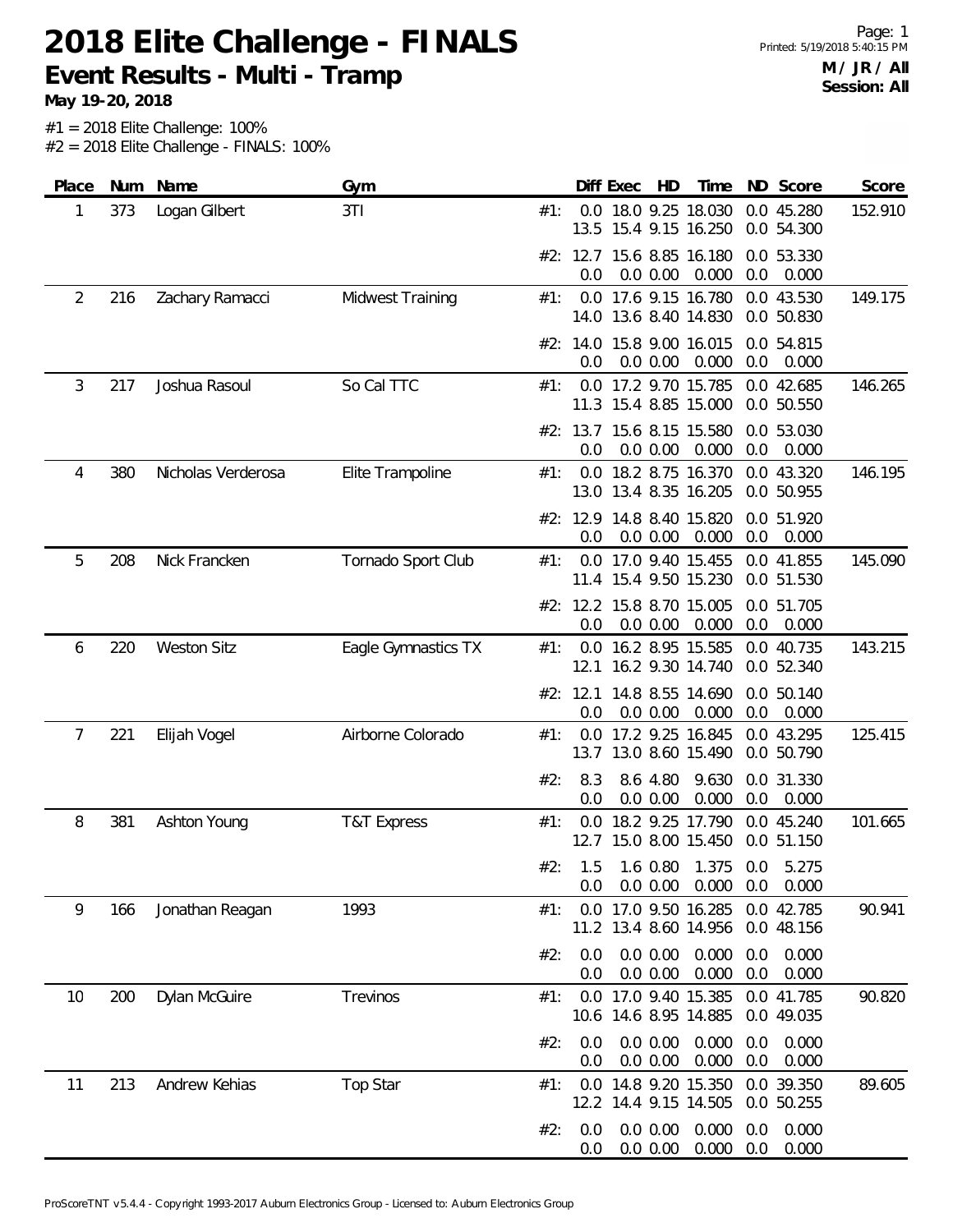**Event Results - Multi - Tramp**

| Place | Num | Name                 | Gym                        |     |                 | Diff Exec | HD                    | Time                                          |            | ND Score                 | Score  |
|-------|-----|----------------------|----------------------------|-----|-----------------|-----------|-----------------------|-----------------------------------------------|------------|--------------------------|--------|
| 12    | 205 | Dylan Byrne          | <b>Dulles Gymnastics</b>   | #1: |                 |           |                       | 0.0 16.4 8.70 15.890<br>11.2 13.0 8.20 15.415 |            | 0.0 40.990<br>0.0 47.815 | 88.805 |
|       |     |                      |                            | #2: | 0.0<br>0.0      |           | 0.0 0.00<br>0.0 0.00  | 0.000<br>0.000                                | 0.0<br>0.0 | 0.000<br>0.000           |        |
| 13    | 107 | Jett Lively          | Wcc                        | #1: | 0.0<br>8.4      |           |                       | 15.2 8.80 15.650<br>11.0 7.60 13.435          |            | 0.0 39.650<br>0.0 40.435 | 80.085 |
|       |     |                      |                            | #2: | 0.0<br>0.0      |           | 0.0 0.00<br>0.0 0.00  | 0.000<br>0.000                                | 0.0<br>0.0 | 0.000<br>0.000           |        |
| 14    | 211 | <b>Trevor Harder</b> | 1993                       | #1: | $0.0\,$<br>10.1 |           |                       | 14.0 9.10 17.255<br>9.2 6.20 11.430           |            | 0.0 40.355<br>0.0 36.930 | 77.285 |
|       |     |                      |                            | #2: | 0.0<br>0.0      |           | 0.0 0.00<br>0.0 0.00  | 0.000<br>0.000                                | 0.0<br>0.0 | 0.000<br>0.000           |        |
| 15    | 298 | Zeke Dayton          | Wasatch                    | #1: | 0.0<br>6.8      |           |                       | 15.0 8.75 15.155<br>10.2 5.85 10.270          |            | 0.0 38.905<br>0.0 33.120 | 72.025 |
|       |     |                      |                            | #2: | 0.0<br>0.0      |           | 0.0 0.00<br>0.0 0.00  | 0.000<br>0.000                                | 0.0<br>0.0 | 0.000<br>0.000           |        |
| 16    | 371 | Marcus Davis         | World Elite                | #1: | 0.0<br>7.1      |           | 9.8 5.40              | 9.545<br>12.0 7.35 13.345 -0.6 39.195         |            | 0.0 24.745               | 63.940 |
|       |     |                      |                            | #2: | 0.0<br>0.0      |           | 0.0 0.00<br>0.0 0.00  | 0.000<br>0.000                                | 0.0<br>0.0 | 0.000<br>0.000           |        |
| 17    | 199 | Charlie Larson       | Gypsy Flyers - MG          | #1: | 0.0<br>5.4      |           | 5.8 3.75              | 17.0 9.50 14.970<br>6.015                     |            | 0.0 41.470<br>0.0 20.965 | 62.435 |
|       |     |                      |                            | #2: | 0.0<br>0.0      |           | 0.0 0.00<br>0.0 0.00  | 0.000<br>0.000                                | 0.0<br>0.0 | 0.000<br>0.000           |        |
| 18    | 198 | Raf Bryant           | <b>Integrity Athletics</b> | #1: | 0.0<br>3.4      |           | 16.4 8.90<br>4.4 2.75 | 15.885<br>4.790                               |            | 0.0 41.185<br>0.0 15.340 | 56.525 |
|       |     |                      |                            | #2: | 0.0<br>0.0      |           | 0.0 0.00<br>0.0 0.00  | 0.000<br>0.000                                | 0.0<br>0.0 | 0.000<br>0.000           |        |
| 19    | 206 | Aidan Casey          | <b>SGA Ballard</b>         | #1: | 0.0<br>1.7      | 1.6       | 1.00                  | 16.0 9.00 16.795<br>1.735                     | 0.0        | 0.0 41.795<br>6.035      | 47.830 |
|       |     |                      |                            | #2: | 0.0<br>0.0      |           | 0.0 0.00<br>0.0 0.00  | 0.000<br>0.000                                | 0.0<br>0.0 | 0.000<br>0.000           |        |
| 20    | 215 | Logan Neff           | <b>Integrity Athletics</b> | #1: | 0.0<br>1.5      |           | 1.6 1.00              | 16.2 9.35 15.655<br>1.655                     | 0.0        | 0.0 41.205<br>5.755      | 46.960 |
|       |     |                      |                            | #2: | 0.0<br>0.0      |           | 0.0 0.00<br>0.0 0.00  | 0.000<br>0.000                                | 0.0<br>0.0 | 0.000<br>0.000           |        |
| 21    | 196 | Julian Wright        | <b>Silver Stars</b>        | #1: | 0.0<br>1.5      |           | 1.6 0.80              | 16.4 8.35 15.640<br>1.580                     | 0.0        | 0.0 40.390<br>5.480      | 45.870 |
|       |     |                      |                            | #2: | 0.0<br>0.0      |           | 0.0 0.00<br>0.0 0.00  | 0.000<br>0.000                                | 0.0<br>0.0 | 0.000<br>0.000           |        |
|       |     |                      |                            |     |                 |           |                       |                                               |            |                          |        |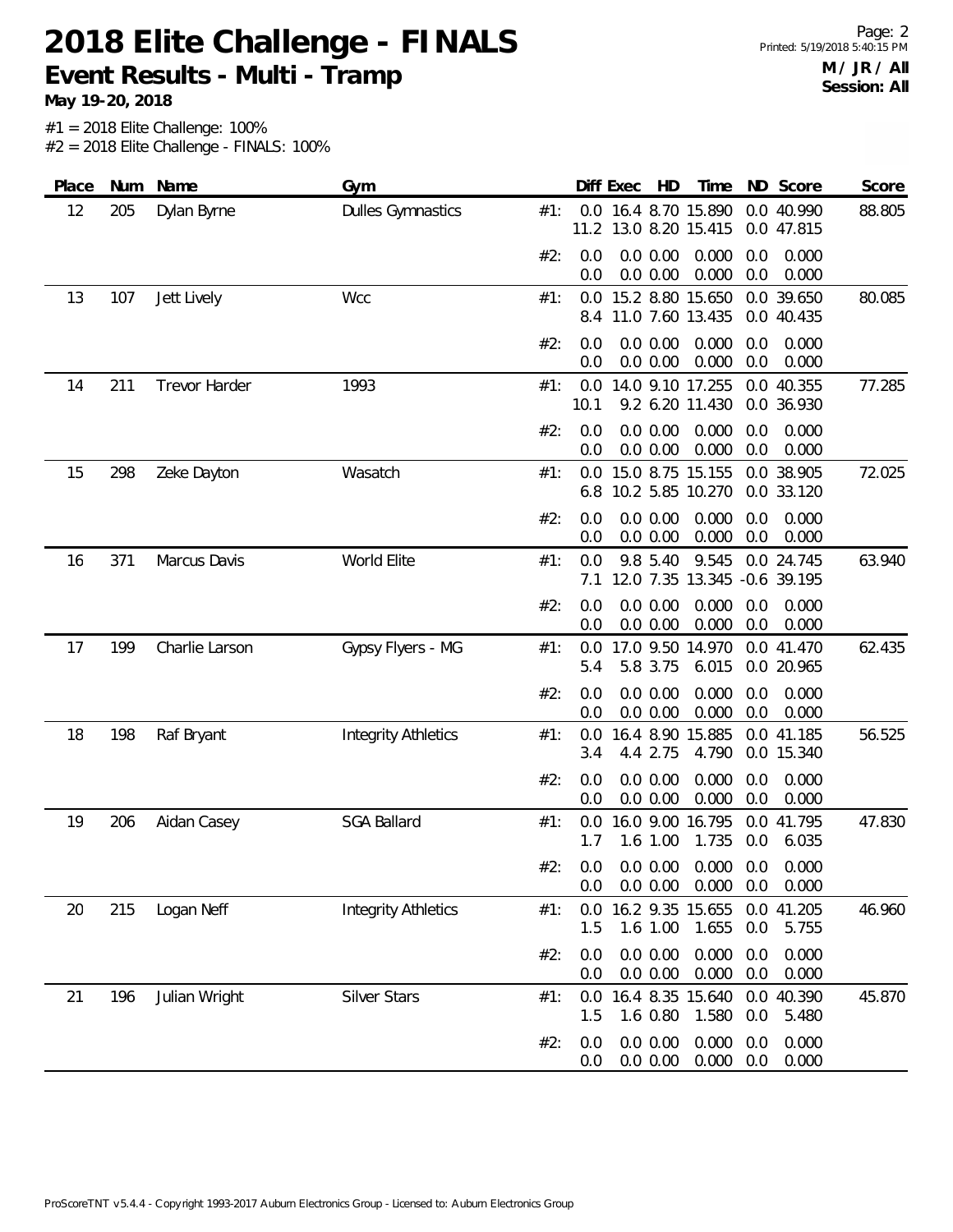**Event Results - Multi - Tramp**

| Place          | Num | Name                     | Gym                        |     |                 | Diff Exec | HD                   | Time                                          |            | ND Score                 | Score   |
|----------------|-----|--------------------------|----------------------------|-----|-----------------|-----------|----------------------|-----------------------------------------------|------------|--------------------------|---------|
| 1              | 404 | Alyssa Oh                | World Elite                | #1: |                 |           |                      | 4.9 16.4 9.45 16.795<br>13.6 16.0 9.10 16.100 |            | 0.0 47.545<br>0.0 54.800 | 155.690 |
|                |     |                          |                            |     | 0.0             |           | 0.0 0.00             | #2: 13.2 15.6 8.75 15.795<br>0.000            | 0.0        | 0.0 53.345<br>0.000      |         |
| $\overline{2}$ | 393 | Nicole Ahsinger          | <b>T&amp;T Express</b>     | #1: |                 |           |                      | 5.0 17.0 9.60 16.380<br>13.9 14.8 9.20 15.185 |            | 0.0 47.980<br>0.0 53.085 | 153.800 |
|                |     |                          |                            |     | 0.0             |           | 0.0 0.00             | #2: 13.9 15.0 8.65 15.185<br>0.000            | 0.0        | 0.0 52.735<br>0.000      |         |
| 3              | 472 | Savannah Vinsant         | <b>T&amp;T Express</b>     | #1: | 4.1             |           |                      | 15.6 9.70 16.530<br>13.1 14.8 9.40 15.440     |            | 0.0 45.930<br>0.0 52.740 | 152.235 |
|                |     |                          |                            |     | #2: 13.1<br>0.0 |           | 0.0 0.00             | 16.4 8.50 15.565<br>0.000                     | 0.0        | 0.0 53.565<br>0.000      |         |
| 4              | 408 | Jessica Stevens          | <b>Fairland Gymnastics</b> | #1: | 5.6             |           |                      | 16.0 9.40 16.580<br>12.2 13.6 8.70 15.950     |            | 0.0 47.580<br>0.0 50.450 | 151.120 |
|                |     |                          |                            |     | 0.0             |           | 0.0 0.00             | #2: 13.4 15.0 8.75 15.940<br>0.000            | 0.0        | 0.0 53.090<br>0.000      |         |
| 5              | 407 | Olivia Simpson           | Air Extreme                | #1: |                 |           |                      | 4.7 14.6 9.25 15.605<br>10.9 15.2 8.80 15.925 |            | 0.0 44.155<br>0.0 50.825 | 145.810 |
|                |     |                          |                            |     | #2: 11.5<br>0.0 |           | 0.0 0.00             | 14.6 8.90 15.830<br>0.000                     | 0.0        | 0.0 50.830<br>0.000      |         |
| 6              | 230 | <b>Trinity Van Natta</b> | <b>Integrity Athletics</b> | #1: |                 |           |                      | 2.8 15.4 9.55 15.980<br>10.1 13.8 8.90 15.440 |            | 0.0 43.730<br>0.0 48.240 | 141.675 |
|                |     |                          |                            |     | 0.0             |           | 0.0 0.00             | #2: 11.7 14.2 8.55 15.255<br>0.000            | 0.0        | 0.0 49.705<br>0.000      |         |
| 7              | 410 | Sarah Webster            | <b>T&amp;T Express</b>     | #1: | 4.1             |           |                      | 16.0 9.45 16.250<br>12.4 14.2 8.95 15.515     |            | 0.0 45.800<br>0.0 51.065 | 128.300 |
|                |     |                          |                            | #2: | 7.9<br>0.0      |           | 9.0 5.20<br>0.0 0.00 | 9.335<br>0.000                                | 0.0        | 0.0 31.435<br>0.000      |         |
| 8              | 406 | Shea Silhan              | <b>T&amp;T Express</b>     | #1: | 4.3             |           |                      | 15.8 9.40 15.405<br>12.2 13.0 9.05 14.580     |            | 0.0 44.905<br>0.0 48.830 | 109.210 |
|                |     |                          |                            | #2: | 4.0<br>0.0      |           | 4.2 2.45<br>0.0 0.00 | 4.825<br>0.000                                | 0.0        | 0.0 15.475<br>0.000      |         |
| 9              | 409 | Susan Stringfellow       | Eagle Gymnastics TX        | #1: |                 |           |                      | 5.6 12.4 9.00 15.535<br>10.9 14.6 8.45 15.445 |            | 0.0 42.535<br>0.0 49.395 | 91.930  |
|                |     |                          |                            | #2: | 0.0<br>0.0      |           | 0.0 0.00<br>0.0 0.00 | 0.000<br>0.000                                | 0.0<br>0.0 | 0.000<br>0.000           |         |
| 10             | 246 | Ariel Kibler             | Phoenix Elite              | #1: | 3.1<br>8.0      |           |                      | 15.0 9.70 13.895<br>9.6 8.55 11.850           |            | 0.0 41.695<br>0.0 38.000 | 79.695  |
|                |     |                          |                            | #2: | 0.0<br>0.0      |           | 0.0 0.00<br>0.0 0.00 | 0.000<br>0.000                                | 0.0<br>0.0 | 0.000<br>0.000           |         |
| 11             | 397 | Charlotte Drury          | World Elite                | #1: | 5.6<br>3.4      |           | 3.2 1.70             | 16.8 8.65 17.345<br>3.665                     |            | 0.0 48.395<br>0.0 11.965 | 60.360  |
|                |     |                          |                            | #2: | 0.0<br>0.0      |           | 0.0 0.00<br>0.0 0.00 | 0.000<br>0.000                                | 0.0<br>0.0 | 0.000<br>0.000           |         |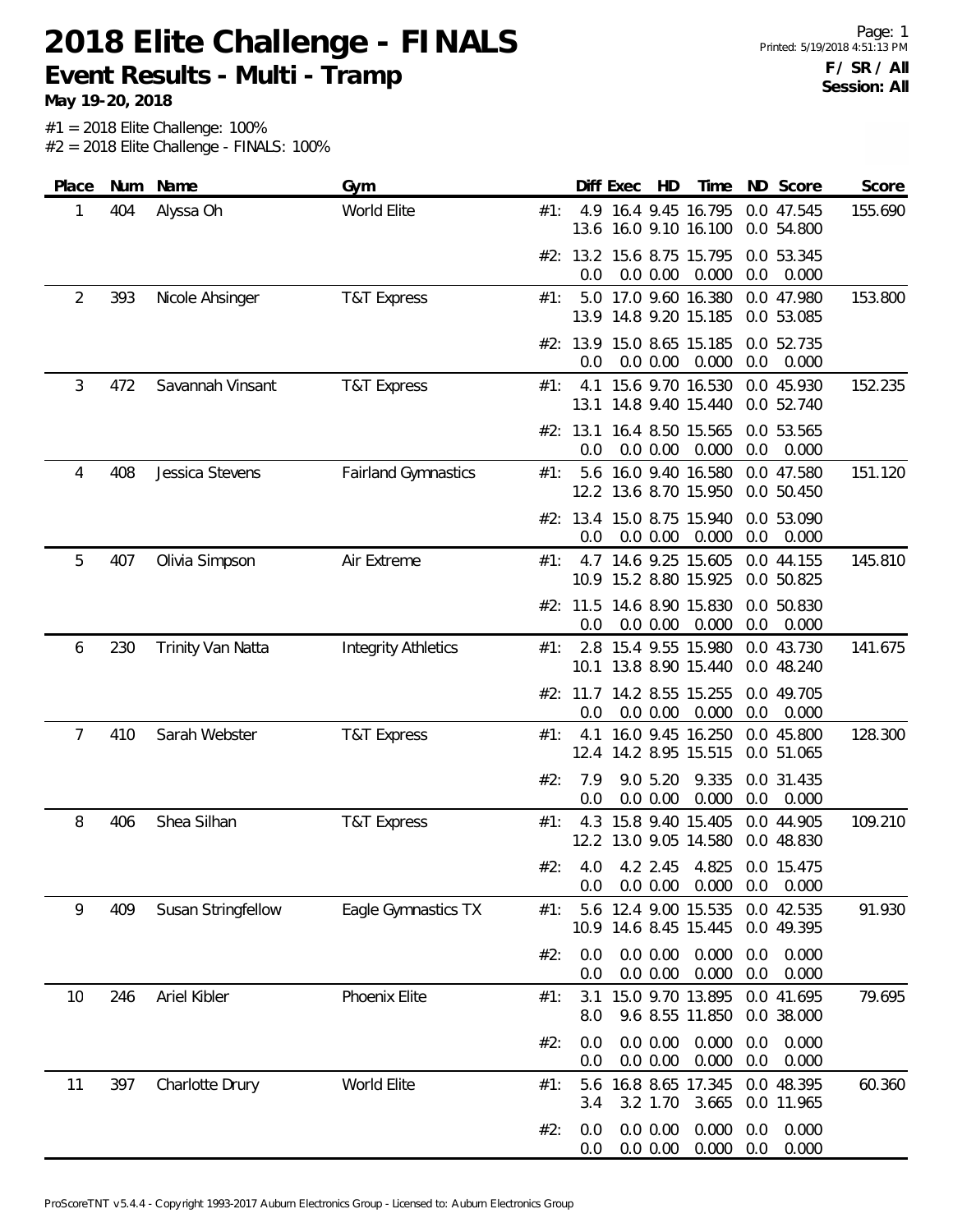**Event Results - Multi - Tramp**

| Place | Num | Name                | Gym                       |     |             | Diff Exec | HD                   | Time                                                      |            | ND Score                 | Score   |
|-------|-----|---------------------|---------------------------|-----|-------------|-----------|----------------------|-----------------------------------------------------------|------------|--------------------------|---------|
| 1     | 401 | Jeffrey Gluckstein  | Elite Trampoline          | #1: |             |           |                      | 5.4 17.6 8.80 18.865<br>14.8 17.2 8.65 18.540             |            | 0.0 50.665<br>0.0 59.190 | 168.720 |
|       |     |                     |                           |     | 0.0         |           | 0.0 0.00             | #2: 15.2 17.0 8.40 18.265<br>0.000                        | 0.0        | 0.0 58.865<br>0.000      |         |
| 2     | 322 | Isaac Rowley        | Eagle Gymnastics TX       | #1: |             |           |                      | 6.1 17.8 8.70 18.180<br>16.0 15.2 8.60 17.370 -0.4 56.770 |            | 0.0 50.780               | 163.310 |
|       |     |                     |                           |     | 0.0         |           | 0.0 0.00             | #2: 15.8 14.8 7.95 17.210<br>0.000                        | 0.0        | 0.0 55.760<br>0.000      |         |
| 3     | 248 | Ruben Padilla       | Tornado Sport Club        | #1: |             |           |                      | 5.6 18.0 8.85 16.505<br>14.6 16.2 9.20 15.635             |            | 0.0 48.955<br>0.0 55.635 | 159.710 |
|       |     |                     |                           |     | 0.0         |           | 0.0 0.00             | #2: 15.6 15.2 8.75 15.570<br>0.000                        | 0.0        | 0.0 55.120<br>0.000      |         |
| 4     | 400 | Cody Gesuelli       | <b>MTGA</b>               | #1: | 5.4         |           |                      | 16.0 9.35 17.105<br>15.6 14.4 8.25 16.260                 |            | 0.0 47.855<br>0.0 54.510 | 158.650 |
|       |     |                     |                           |     | 0.0         |           | 0.0 0.00             | #2: 15.6 15.6 8.65 16.435<br>0.000                        | 0.0        | 0.0 56.285<br>0.000      |         |
| 5     | 394 | Paul Bretscher      | <b>MTGA</b>               | #1: | 6.1         |           |                      | 16.6 8.85 17.830<br>14.6 14.2 8.35 16.060                 |            | 0.0 49.380<br>0.0 53.210 | 157.470 |
|       |     |                     |                           |     | 0.0         |           | 0.0 0.00             | #2: 16.2 14.2 8.20 16.280<br>0.000                        | 0.0        | 0.0 54.880<br>0.000      |         |
| 6     | 402 | Joseph Isenberg     | Elite Trampoline          | #1: |             |           |                      | 5.0 16.6 8.75 17.170<br>13.2 16.0 9.00 15.845             |            | 0.0 47.520<br>0.0 54.045 | 155.405 |
|       |     |                     |                           |     | 0.0         |           | 0.0 0.00             | #2: 13.6 16.0 8.50 15.740<br>0.000                        | 0.0        | 0.0 53.840<br>0.000      |         |
| 7     | 398 | David Ford          | Airborne Colorado         | #1: | 5.0         |           |                      | 17.0 9.40 17.390<br>14.5 14.4 8.20 16.745 -0.4 53.445     |            | 0.0 48.790               | 152.265 |
|       |     |                     |                           |     | 0.0         |           | 0.0 0.00             | #2: 12.2 13.2 8.45 16.180<br>0.000                        | 0.0        | 0.0 50.030<br>0.000      |         |
| 8     | 245 | Calvin Fry          | <b>Amplify Gymnastics</b> | #1: | 4.8         |           |                      | 15.2 9.10 16.105<br>14.0 12.4 8.40 15.695                 |            | 0.0 45.205<br>0.0 50.495 | 141.985 |
|       |     |                     |                           |     | 0.0         |           | 0.0 0.00             | #2: 13.2 11.4 7.75 13.935<br>0.000                        | 0.0        | 0.0 46.285<br>0.000      |         |
| 9     | 244 | Tristan Ackerson    | <b>MJM Studios</b>        | #1: | 2.9         |           |                      | 10.4 5.20 10.465<br>14.6 16.4 8.75 16.530                 |            | 0.0 28.965<br>0.0 56.280 | 85.245  |
|       |     |                     |                           | #2: | 0.0<br>0.0  |           | 0.0 0.00<br>0.0 0.00 | 0.000<br>0.000                                            | 0.0<br>0.0 | 0.000<br>0.000           |         |
| 10    | 405 | Aliaksei Shostak    | <b>T&amp;T Express</b>    | #1: | 0.6<br>15.4 |           | 7.6 3.55             | 7.535<br>16.6 8.80 17.135                                 |            | 0.0 19.285<br>0.0 57.935 | 77.220  |
|       |     |                     |                           | #2: | 0.0<br>0.0  |           | 0.0 0.00<br>0.0 0.00 | 0.000<br>0.000                                            | 0.0<br>0.0 | 0.000<br>0.000           |         |
| 11    | 313 | <b>Andrew Davis</b> | SGT                       | #1: | 5.6<br>7.8  |           | 7.4 4.25             | 14.8 8.25 16.990<br>8.920                                 |            | 0.0 45.640<br>0.0 28.370 | 74.010  |
|       |     |                     |                           | #2: | 0.0<br>0.0  |           | 0.0 0.00<br>0.0 0.00 | 0.000<br>0.000                                            | 0.0<br>0.0 | 0.000<br>0.000           |         |